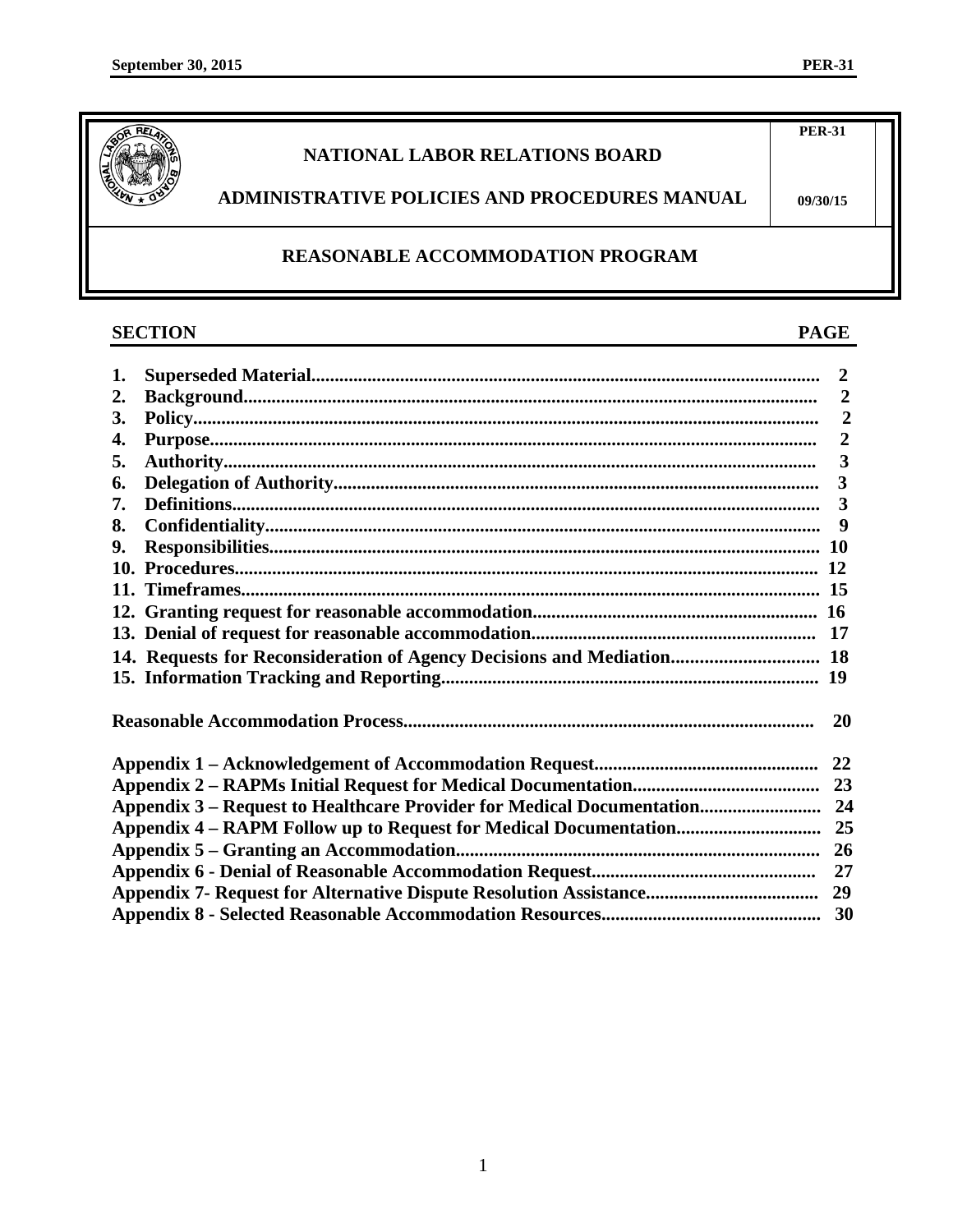- **1. SUPERSEDED MATERIAL:** This Administrative Policy and Procedures Manual (APPM) Chapter supersedes Administrative Policy Circular (APC) 03-04, Reasonable Accommodation Procedures.
- **2 BACKGROUND:** On July 26, 2000, President Clinton signed Executive Order 13164, requiring each Federal agency to establish effective written procedures for processing requests for reasonable accommodation as provided by the Rehabilitation Act of 1973, incorporating portions of the Americans with Disabilities Act, (ADA). Federal agencies must provide reasonable accommodation to qualified employees or applicants with disabilities, unless doing so would cause an undue hardship.

To implement this Executive Order, the National Labor Relations Board (NLRB) issued Administrative Policy Circular 03-04 on August 25, 2003. This Policy Circular provided a framework for processing reasonable accommodation requests and was implemented in a manner consistent with applicable laws, regulations, executive orders, directives, policy statements, and legal precedents.

The ADA Amendments Act (ADAAA) of 2008 became effective January 1, 2009. By passing this law, Congress rejected several Supreme Court decisions that it viewed as improperly narrowing ADA coverage, effectively excluding individuals who were meant to fall within the protections of the law. The amendments have a significant impact on making disability determinations.

Title II of the Genetic Information Nondiscrimination Act of 2008 (GINA) prohibits employers and other entities covered by GINA from requesting or requiring genetic information of an individual or family member of the individual, except as specifically allowed by this law. Consistent with GINA, the NLRB will not seek genetic information.

- **3 POLICY:** The NLRB is committed to providing reasonable accommodations to its employees and applicants for employment to ensure that qualified individuals with disabilities enjoy equal access with respect to the: (a) application process; (b) to enable an individual with a disability to perform essential job functions; and (c) to provide equal access to the benefits and privileges of employment; unless to do so would cause undue hardship to the NLRB; and to handle requests as quickly as possible, and in as confidential a manner as possible. The focus is on the need for accommodation rather than on whether the employee/applicant has a disability.
- **4 PURPOSE:** The purpose of this Chapter is to describe the NLRB's Reasonable Accommodation Program and to integrate all the relevant materials related to this process. This Chapter is intended to be a resource for both managers and employees, including applicants for employment. Contractors are excluded from coverage under this Program.

The Chapter is not intended to be a comprehensive exposition of the Rehabilitation Act or the ADAAA; however, some references to relevant and related materials are provided for subjects that are beyond the scope of this chapter.

**5 AUTHORITY:** The procedures prescribed herein were developed in accordance with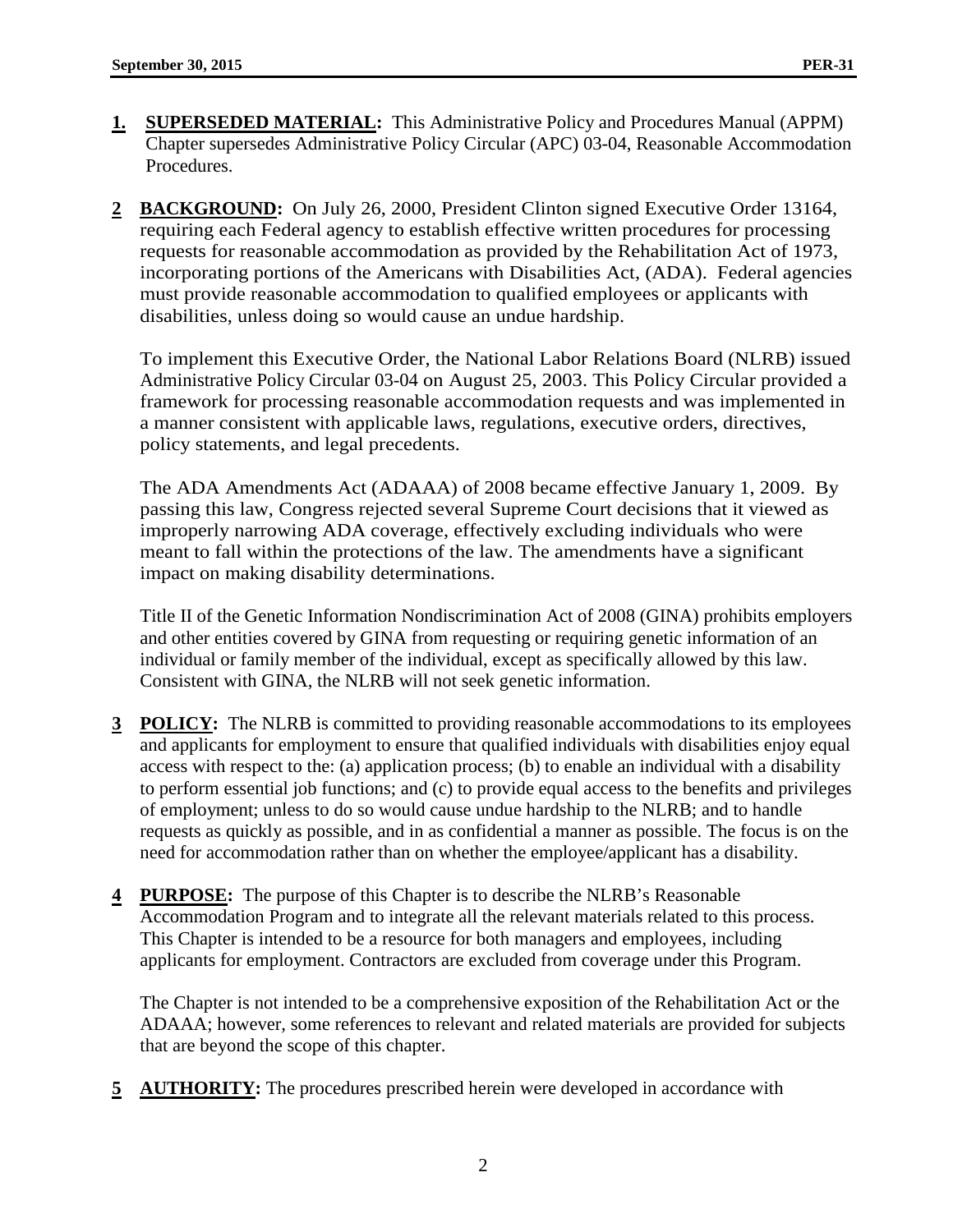Executive Order 13164 (July 2000), Section 501 of the Rehabilitation Act of 1973, (29 U.S.C. 791 et seq.), the American with Disabilities Act of 1990, (42 U.S.C. 12101 et seq.), and the Americans with Disabilities Act Amendments Act of 2008. (Id.)

# **6. DELEGATION OF AUTHORITY:**

The Board and the General Counsel have delegated responsibility for this Program to the Division of Administration and to the Office of Human Resources.

- **a. Director of the Division of Administration:** The Director of the Division of Administration is the administrator of the Reasonable Accommodation Program and is responsible for overall program direction and oversight.
- **b. Director of the Office of Human Resources:** The Director of the Office of Human Resources is responsible for developing and implementing the policies and procedures for the NLRB's reasonable accommodation program.

The Director:

(1 ) Ensures that the program complies with Executive Order 13164 (July 2000), Section 501 of the Rehabilitation Act of 1973, (29 U.S.C. 791 et seq.), the American with Disabilities Act of 1990, (42 U.S.C. 12101 et seq.), and the Americans with Disabilities Act Amendments Act of 2008. (Id.);

(2) Ensures that requests are expeditiously processed; and

(3) Informs management, employees and individuals with disabilities of the requirements of the Rehabilitation Act/American with Disabilities Act Amendments Act of 2008.

In addition, the Director of the Human Resources Office will review appeals of denials of requests for reasonable accommodation and will respond, in writing, to the requestor within 10 business days of receipt.

**c. The Reasonable Accommodation Program Manager (RAPM):** Responds to requests for reasonable accommodation and serves as the NLRB's day-to-day point of contact for issues related to reasonable accommodation.

**7. DEFINITIONS:** The following definitions have a specific meaning under the reasonable accommodation process and are further explained throughout this Chapter.

#### **Applicant**

An individual who is seeking employment with the NLRB and is qualified to perform the essential functions for that position with or without reasonable accommodation.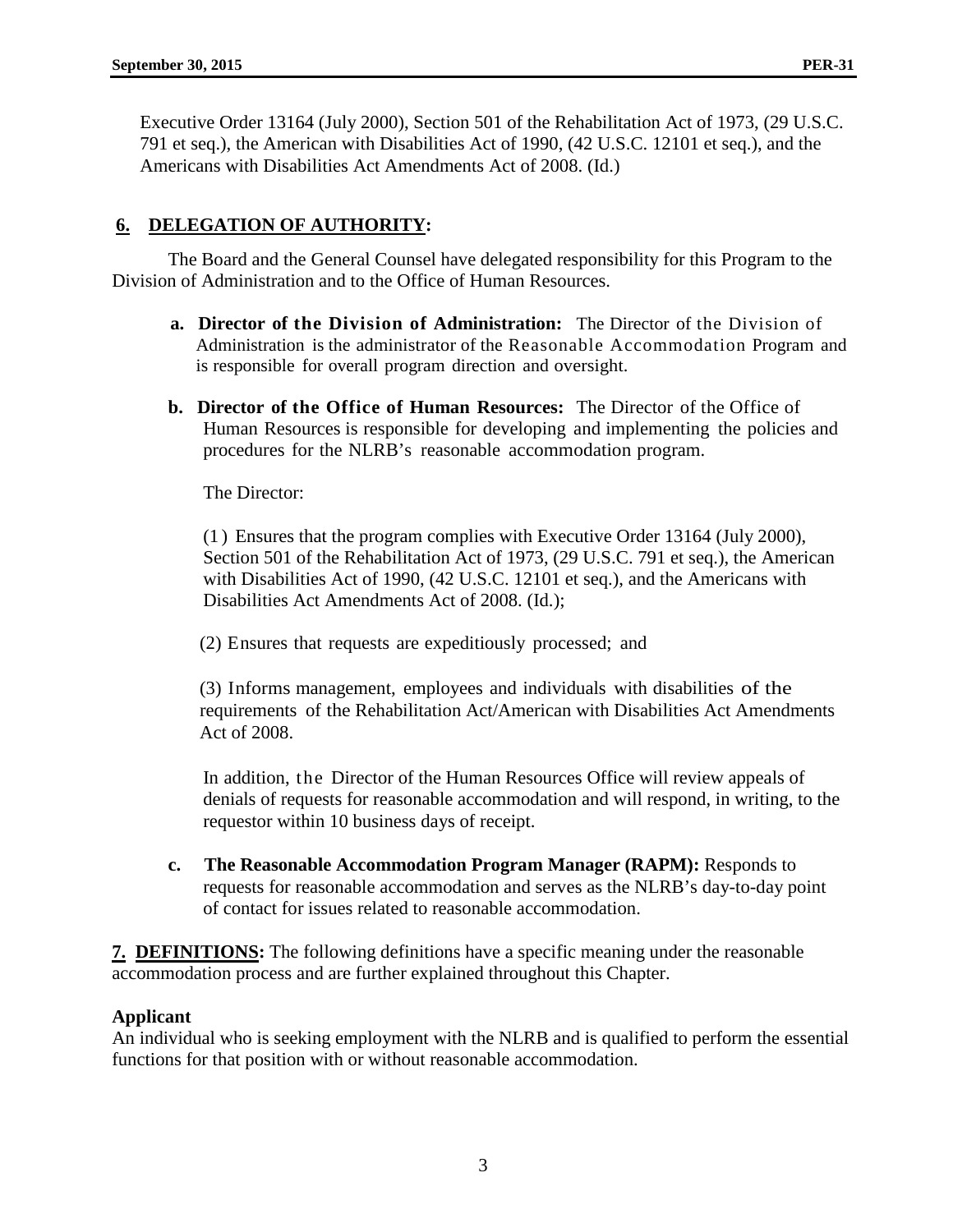## **Benefits and Privileges of Employment**

Access to NLRB facilities used by employees, to information communicated in the workplace, to NLRB-sponsored training or NLRB-sponsored events.

## **Computer/Electronics Accommodation Program (CAP)**

Administered by the Department of Defense, an interagency agreement that allows the NLRB to use the services of this organization to fund and procure assistive technology, devices, and services for NLRB employees, at no cost to the NLRB.

#### **Division/Office Head**

In field offices, this person will be the Regional Director (or Acting Regional Director), or the Resident Officer or equivalent manager. At Headquarters, this person will be the manager/head of the Division/Office in which the individual requesting an accommodation works, or is applying to work.

## **Disability (physical or psychological)**

A disability is a physical or psychological impairment which substantially limits one or more of a requestor's or applicant's major life activities; a record of such an impairment; or being regarded as having such an impairment.

*Note the ADAAA indicates the definition of disability in this Act shall be construed in favor of broad coverage of individuals under this Act to the maximum extent permitted. See http://www.eeoc.gov/laws/regulations/adaaa\_fact\_sheet.cfm*

A disability or impairment may include any physiological disorder or condition, cosmetic disfigurement, or anatomical loss affecting one or more of the following body systems: neurological, musculoskeletal, special sense organs, respiratory (including speech organs), cardiovascular, reproductive, digestive, genitourinary, hemic and lymphatic, skin, and endocrine; or any mental or psychological disorder, such as intellectual disability, organic brain syndrome, emotional or mental illness, and specific learning disabilities (such as dyslexia or dyspraxia).

#### • Non-visible/non-obvious disabilities

In some circumstances, a disability or impairment may not be visible or apparent to other people. Such non-visible/non-obvious disabilities include partial sensory impairments such as low vision or hearing loss; chronic health conditions like arthritis, asthma or diabetes; mental health conditions; learning disabilities; and serious illness, such as cancer.

# **Employee**

An individual who currently works for, and is not providing services as a contractor to, the NLRB.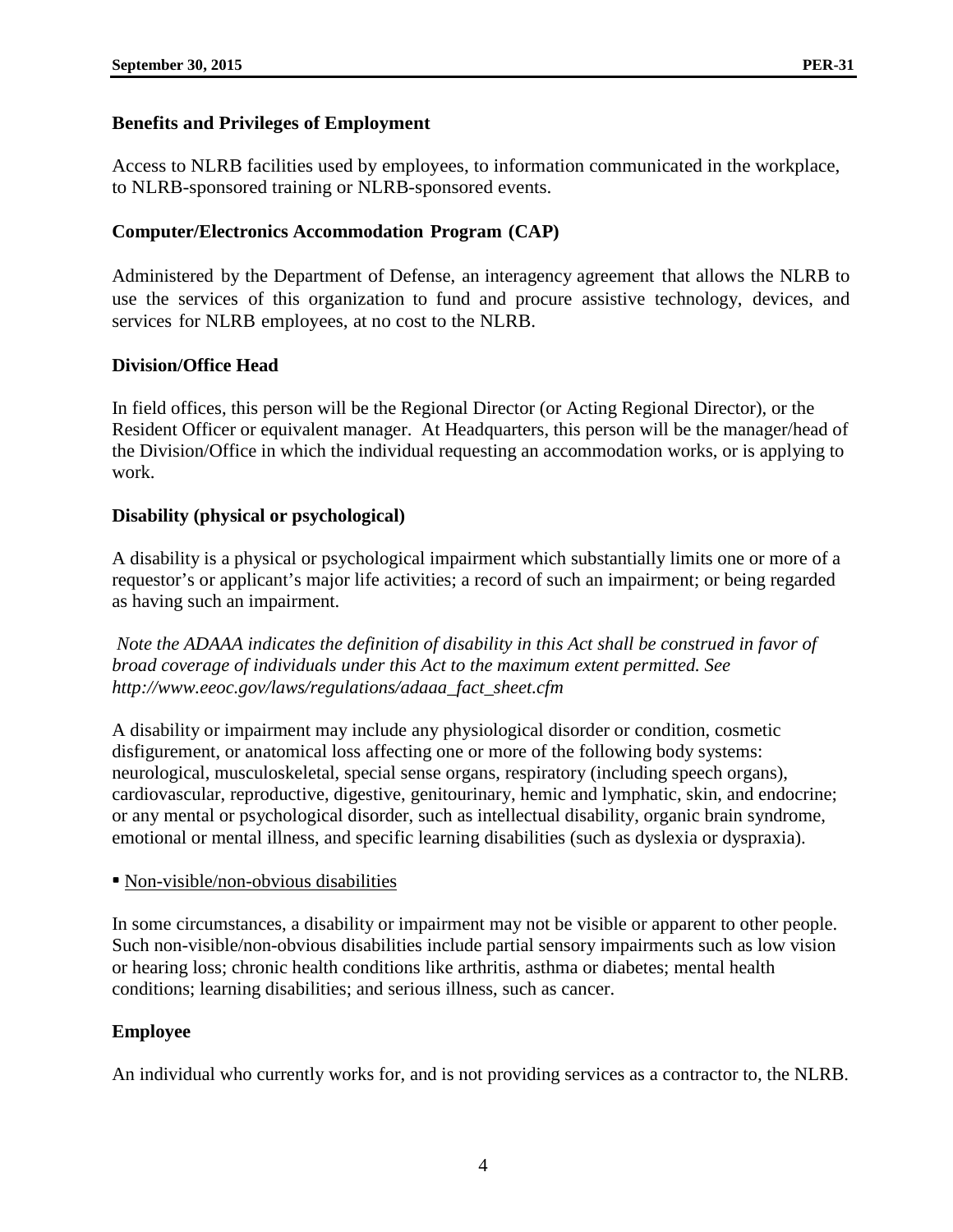## **Essential Functions**

The fundamental job duties of the position the individual holds or desires. The term does not include the marginal functions of his or her position. A function can be essential if, among other things, the position exists specifically to perform that function; there are a limited number of other employees who could perform the function; or the function is specialized and the individual is hired based on his or her ability to perform it.

A determination of the essential functions of a position is made on a case-by-case basis by the Division/Office Head and reflects the job as actually performed, as opposed to a generic position description. Evidence of whether a particular function is essential includes, but is not limited to: the employer's judgment as to which functions are essential; written job descriptions prepared before advertising or interviewing; the amount of time spent on the job performing the function; consequences of not requiring the incumbent to perform the function; the terms of a collective bargaining agreement; work experience of past incumbents and/or the current work experience of incumbents in similar jobs.

## **Extenuating Circumstance**

These are circumstances that could not reasonably have been anticipated or avoided in advance of the request for accommodation. When extenuating circumstances are present, the time for processing a request for reasonable accommodation and providing the accommodation will be held in abeyance until the circumstance has been resolved.

#### **Healthcare Provider**

This individual need not be a physician and can include mental health practitioners, licensed social workers, rehabilitation counselors, chiropractors and physical therapists, among others.

#### **Interactive Process**

An ongoing dialogue that occurs between the requestor and the RAPM and/or the Division/Office Head in order to identify the requestor's functional limitations and the accommodation(s) necessary to allow the employee to perform the essential functions of his/her position or in the case of an applicant, to apply for a position.

On-going communication between the employee and the NLRB is particularly important where the specific limitation, problem, or barrier is unclear; where an effective accommodation is not apparent; or where the parties are considering different possible accommodations. The purpose of the interactive process is to identify the precise limitations resulting from the disability and potential reasonable accommodations appropriate in order to assist the requestor to overcome those limitations and allow the employee to perform the essential functions of his/her position or in the case of an applicant, to apply for a position.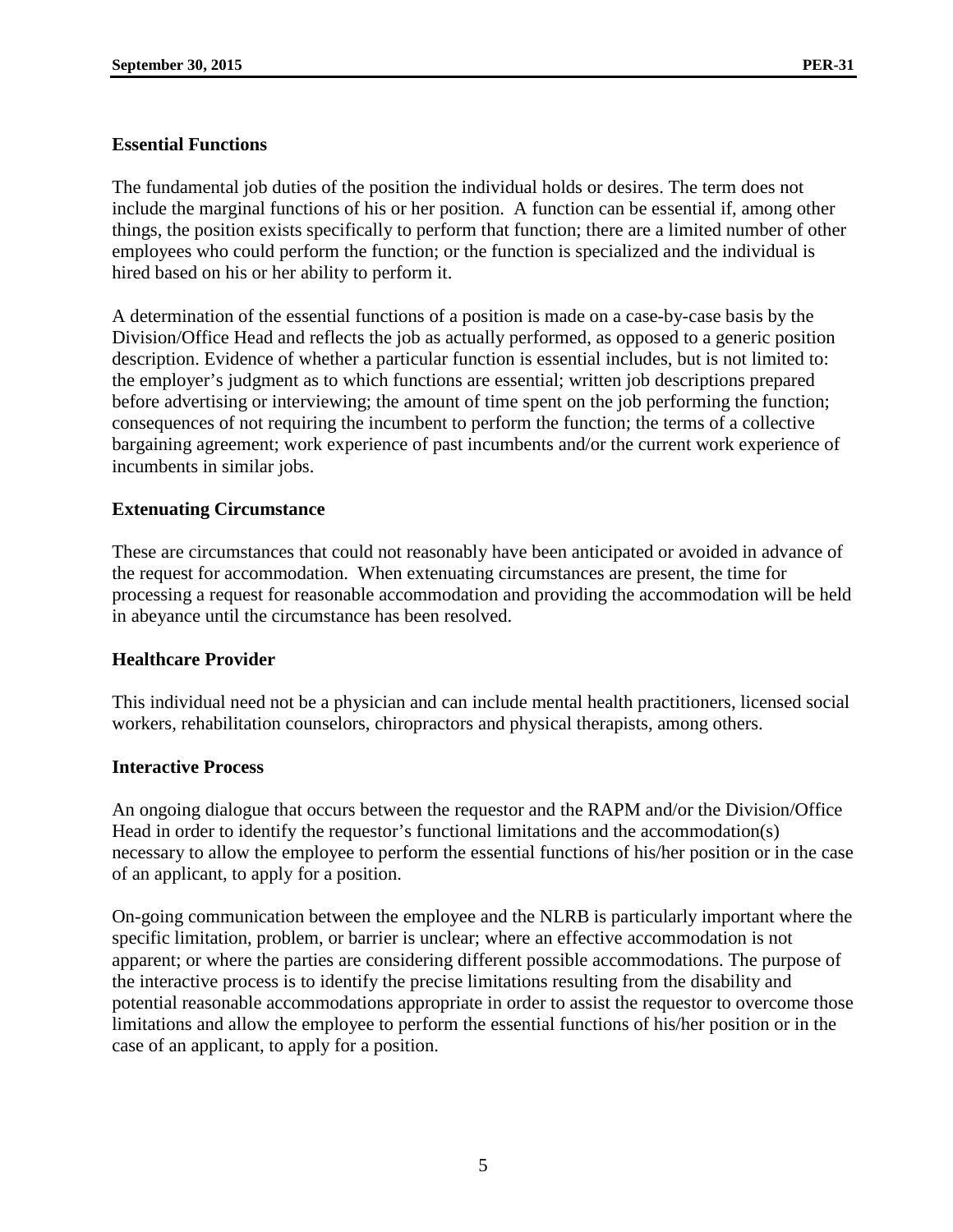# **Major Life Activities**

Major life activities under the ADAAA include caring for oneself , performing manual tasks, walking, seeing, hearing, eating, sleeping, standing, lifting, bending, speaking, breathing, learning, reading, concentrating, thinking, communicating, working, and the operation of a major bodily function, including but not limited to, functions of the immune system, normal cell growth, digestive, bowel, bladder, neurological, brain, respiratory, circulatory, endocrine, and reproductive functions. Whether an activity is considered a major life activity is not determined by reference to whether it is of central importance to daily life. The term "major" is not to be interpreted strictly to create a demanding standard for disability.

# **Mitigating Measures**

Under the ADAAA, mitigating measures (other than ordinary corrective lenses) will not be considered when assessing whether or not someone is an individual with a disability. Section 12102(4)(E)(i) of ADAAA: The determination of whether an impairment substantially limits a major life activity shall be made without regard to the effects of mitigating measures. Such measures should include but are not limited to: medication; medical supplies; equipment; appliances; low vision devices (which do not include ordinary eyeglasses or contact lenses); prosthetics including limbs and devices; hearing aids and cochlear implants or other implantable hearing devices; mobility devices; oxygen therapy equipment and supplies; use of assistive technology; learned behavioral or adoptive neurological modifications, reasonable accommodations; psychotherapy, behavioral therapy or physical therapy.

# **Reasonable Accommodation Program Manager (RAPM)**

The RAPM serves as the day-to-day point of contact at the NLRB and communicates decisions regarding requests for accommodations. The RAPM facilitates and engages in the interactive process to determine whether an accommodation is required, the identity of the accommodation and the effectiveness of the accommodation.

# **Reasonable Accommodation**

Any change in the work environment, or in the way things are usually done that results in equal employment opportunities for a qualified individual with a disability. A reasonable accommodation means an effective modification or alteration that enables a person with a disability to perform the essential functions of the position. The NLRB provides reasonable accommodation under the following circumstances:

- When a qualified applicant with a disability needs an accommodation in order to participate in the application process for a job within the NLRB.
- When a qualified employee with a disability needs an accommodation to enable him or her to perform the essential functions of the job or to gain access to the workplace.
- When a qualified employee with a disability needs an accommodation to enjoy equal benefits and privileges of employment.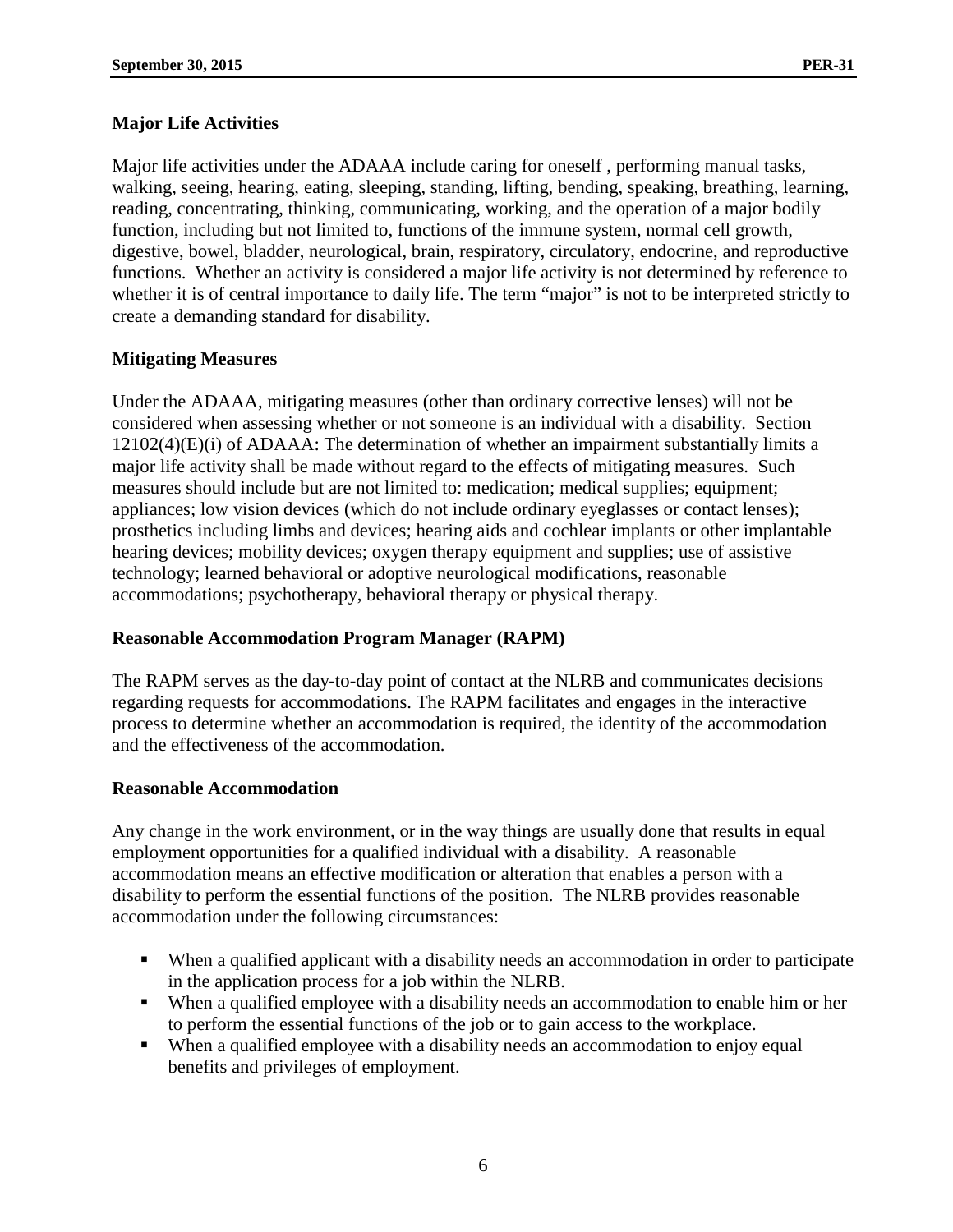## **Some examples of reasonable accommodations include:**

- removing an architectural barrier, including reconfiguring, or moving work spaces; making existing facilities readily accessible to, and usable by, employees and applicants with a disability.
- providing assistive technology, including information technology and communications equipment or specially designed furniture.
- acquiring or modifying equipment or devices; or adjusting or modifying examinations, training materials, or policies.
- providing qualified readers or interpreters.
- modifying work schedules and locations, including work breaks.
- providing telework beyond that provided by the applicable collective bargaining agreement.
- modifying supervisory methods.
- job restructuring by reallocating or redistributing nonessential, marginal job functions; or by altering when and/or how an essential function is performed.
- reassignment to a vacant funded position.

Guidance on what is not considered a reasonable accommodation such as obtaining a new supervisor, elimination of essential functions, lowering production standards, or providing personal use items, can be found at http://www.eeoc.gov/policy/docs/accommodation.html

Please note that the contractual telework programs, and/or other benefits under an applicable collective-bargaining agreement (CBA) may also be used to provide reasonable accommodation for employees who qualify under the Rehabilitation Act of 1973. An employee's choice to exercise one or more contractual rights does not, however, preclude the right to request, and to obtain, a reasonable accommodation under this policy.

# **Reassignment**

Reassignment is a form of reasonable accommodation that may be provided to employees (not applicants) who, because of a disability, can no longer perform the essential functions of the job with or without reasonable accommodation. Reassignments are made only to vacant funded positions and positions which OHR has reason to believe will become vacant within 60 business days from the date the search is initiated and for which the employee may be qualified. If the employee is qualified for the position, the employee may be reassigned to the job without competition. Reassignments, by definition, may be made only to a position of equal or lower grade.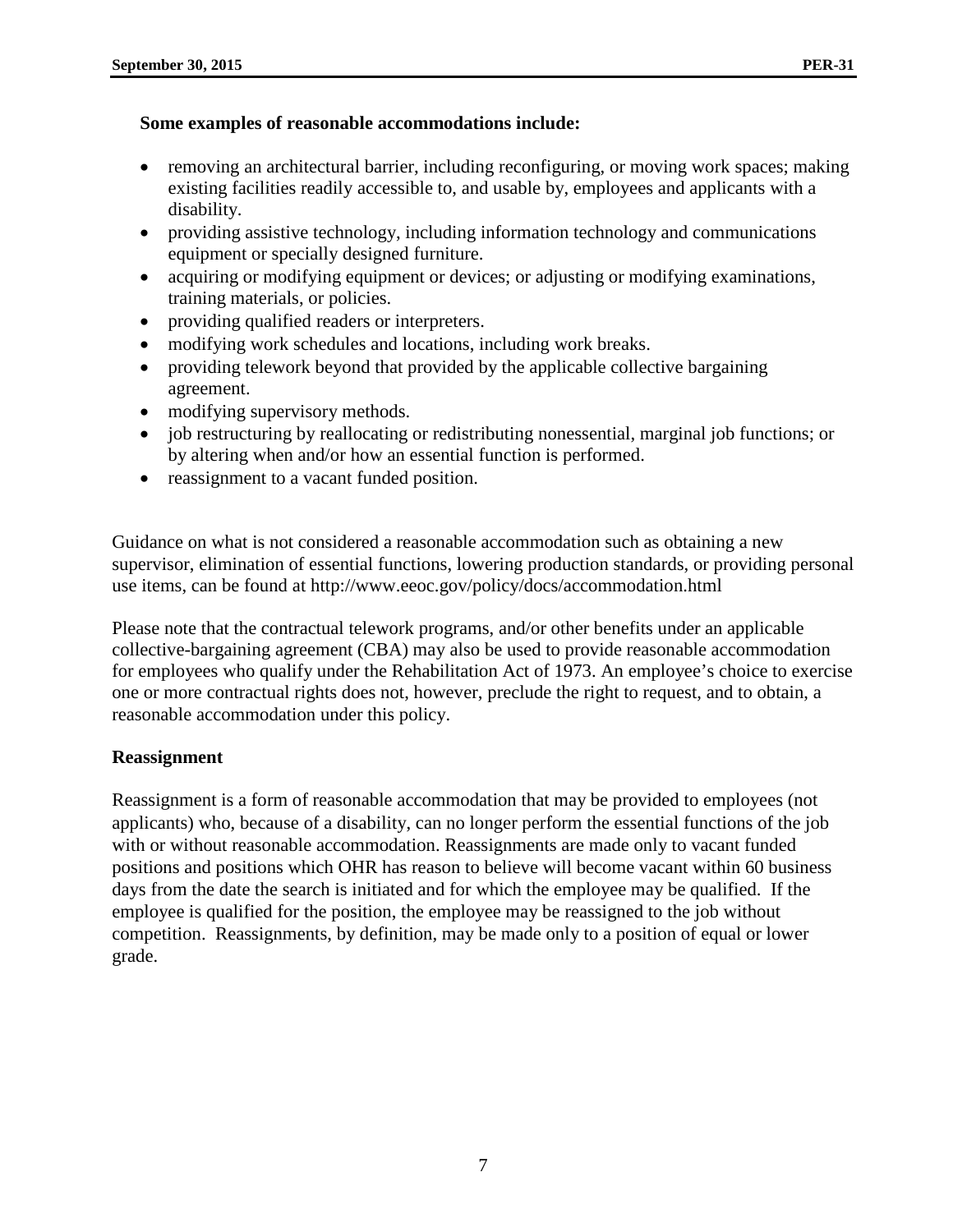Equal position reassignments are preferred. Employees accommodated by a reassignment to a lower grade may notify management that they would like to be considered for accommodation equal to his/her earlier position when such a position becomes available. Reassignment may be made to a vacant funded position outside of the employee's commuting area if the employee is willing to relocate at no cost to the NLRB. This provision will not limit any paid transfers an employee may otherwise be eligible for under a collective-bargaining agreement.

## **Records – Medical**

Documents from a healthcare provider which may be required to show the requestor's disability, functional limitations, and the need for reasonable accommodation.

## **Representative or Advocate**

An individual other than the employee or applicant who represents the requestor's interests. A representative or advocate may include a family member, health care provider, a union representative or any other person designated by the requestor.

## **Requestor**

An NLRB employee, including supervisors, managers, Presidential appointees; an applicant for employment with the NLRB, or any person designated by the employee/applicant, seeking an accommodation.

The requestor is responsible for providing information requested by the RAPM, including when necessary, medical documentation or other information to support the request for accommodation.

#### **Substantially Limits**

A medical condition/impairment is a disability if it substantially limits the ability of an individual to perform a major life activity as compared to most people in the general population. A medical condition or impairment need not prevent, or significantly or severely restrict the individual from performing a major life activity in order to be considered *substantially limiting*. Each case requires an individual assessment. The effects of an impairment lasting or expected to last fewer than six months can be substantially limiting within the meaning of the ADAAA and EEOC regulations.

Substantially limits shall be construed broadly in favor of coverage, to the maximum extent permitted by the terms of the ADAAA. It is not meant to be a demanding standard.

Not all medical conditions or impairments, however, meet the definition of *substantially limiting* a major life activity.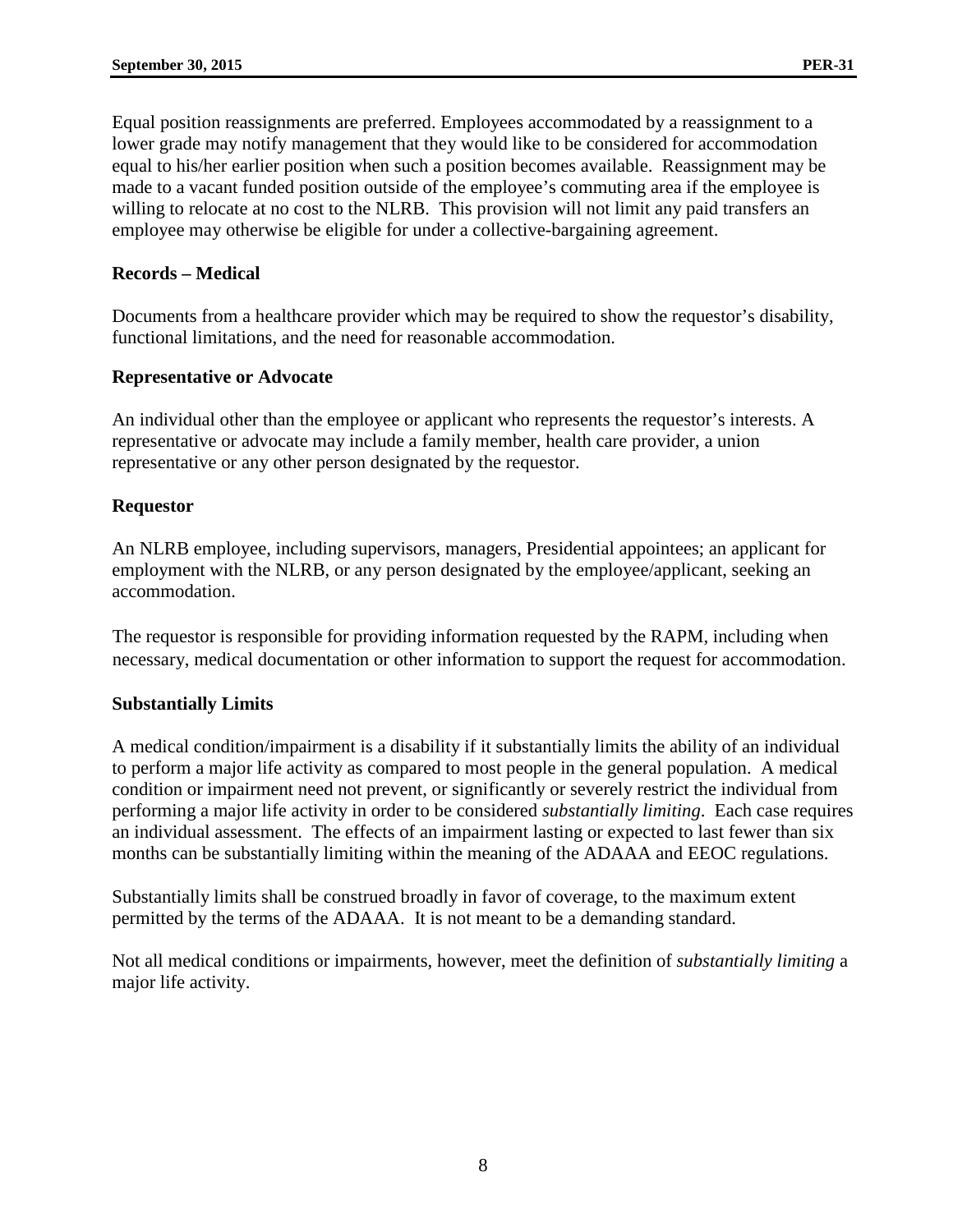# **Undue Hardship**

If a specific type of reasonable accommodation causes significant difficulty, or expense, considering the NLRB's overall financial resources, the NLRB does not have to provide that particular accommodation. Undue hardship determinations are made on a case-by-case basis, considering factors such as the nature and cost of the reasonable accommodation needed and the impact of the reasonable accommodation on the operations of the NLRB.

# **8. CONFIDENTIALITY**

Confidentiality Requirements Regarding Requests for Reasonable Accommodation and the Medical Information Obtained in the Reasonable Accommodation Process

Under the Rehabilitation Act, as amended, and the ADAAA, medical information obtained in connection with the reasonable accommodation process must be kept confidential. If any NLRB employee, supervisor, Division/Office Head or other NLRB official receives medical documentation from an employee/applicant, the documentation must be directly forwarded to the RAPM and should not be retained or copied and should only be read for the purpose of identifying the information.

All medical information, including information about functional limitations and any need for an accommodation, obtained in connection with a request for reasonable accommodation, will be kept in files maintained separately from the requestor's personnel file. Any NLRB employee who in the course of NLRB business obtains or receives or reads such information is bound by the confidentiality requirements imposed by the Rehabilitation Act, as amended, and by the ADAAA.

The RAPM will maintain custody of all records obtained or created during the processing of a request for reasonable accommodation, including medical records. All records will be maintained in accordance with the 29 CFR Part1611, Privacy Act Regulations.

The RAPM, after receiving medical information or documentation in connection with a request for reasonable accommodation, will only disclose medical information to the Division/Office Head or other NLRB officials when necessary to assist in processing a reasonable accommodation request. Disclosure of documentation is based on "a need to know" standard. Accordingly, information obtained or created during this process may be disclosed only as follows:

• NLRB officials, including Division/Office heads, on a need-to-know basis, may be informed of the necessary restrictions regarding the work or duties of the employee and about the employee's necessary accommodation(s), but medical information should only be disclosed if strictly necessary and will be used to assist with processing the request for reasonable accommodation (See confidentiality requirements pertaining to medical documentation in paragraph 1, above);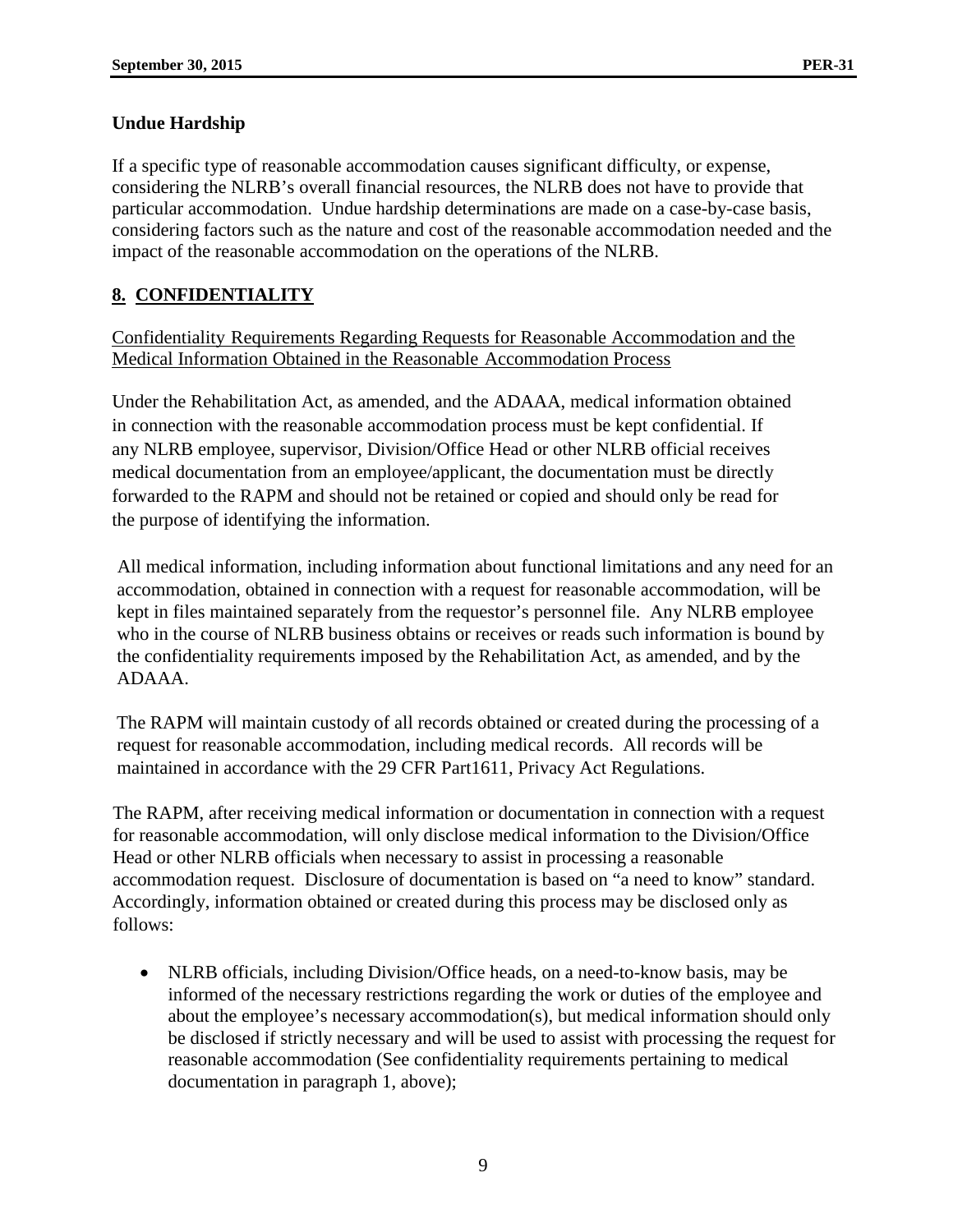- First aid and safety personnel may be informed, when appropriate, if the disability might require emergency treatment;
- Government officials may be given information necessary to investigate the NLRB's compliance with the Rehabilitation Act (See confidentiality requirements pertaining to medical documentation in paragraph 1, above); and
- Information may, in certain circumstances, be disclosed to worker's compensation offices or insurance carriers.

# **9. RESPONSIBILITIES**

# **Reasonable Accommodations Program Manager (RAPM) Responsibilities**

Responds to requests for reasonable accommodation and serves as the day-to-day point of contact at the NLRB for issues related to reasonable accommodation.

The RAPM is responsible for responding to inquiries regarding the NLRB's Reasonable Accommodations Program; for processing requests for reasonable accommodations based on a disability or disabilities; and for tracking requests for reasonable accommodations.

The RAPM also facilitates the interactive process between the requesting employee and the Division/Office Head to identify an accommodation that will enable the requestor to perform the essential functions of his or her position; apply for a position with the NLRB; and to provide access to the benefits and privileges of employment at the NLRB.

The RAPM may identify alternatives to the requested accommodation and may consult with various resources including NLRB Special Counsel, OEEO, OED, CAP and the Job Accommodation Network for assistance with requests for accommodation.

In cases where the RAPM is unable to make a final decision on a reasonable accommodation request, in consultation with other sources in the NLRB, authority to make a final decision on reasonable accommodations shall reside with the General Counsel or the Board, as appropriate.

When the RAPM is unavailable to handle requests for reasonable accommodation within applicable timeframes, the Director of the OHR is responsible for designating an appropriate person to handle accommodation requests in the RAPM's absence.

The RAPM is responsible for maintaining all necessary documentation; fulfilling all reporting requirements and for retaining the confidential medical records received in connection with requests for reasonable accommodations.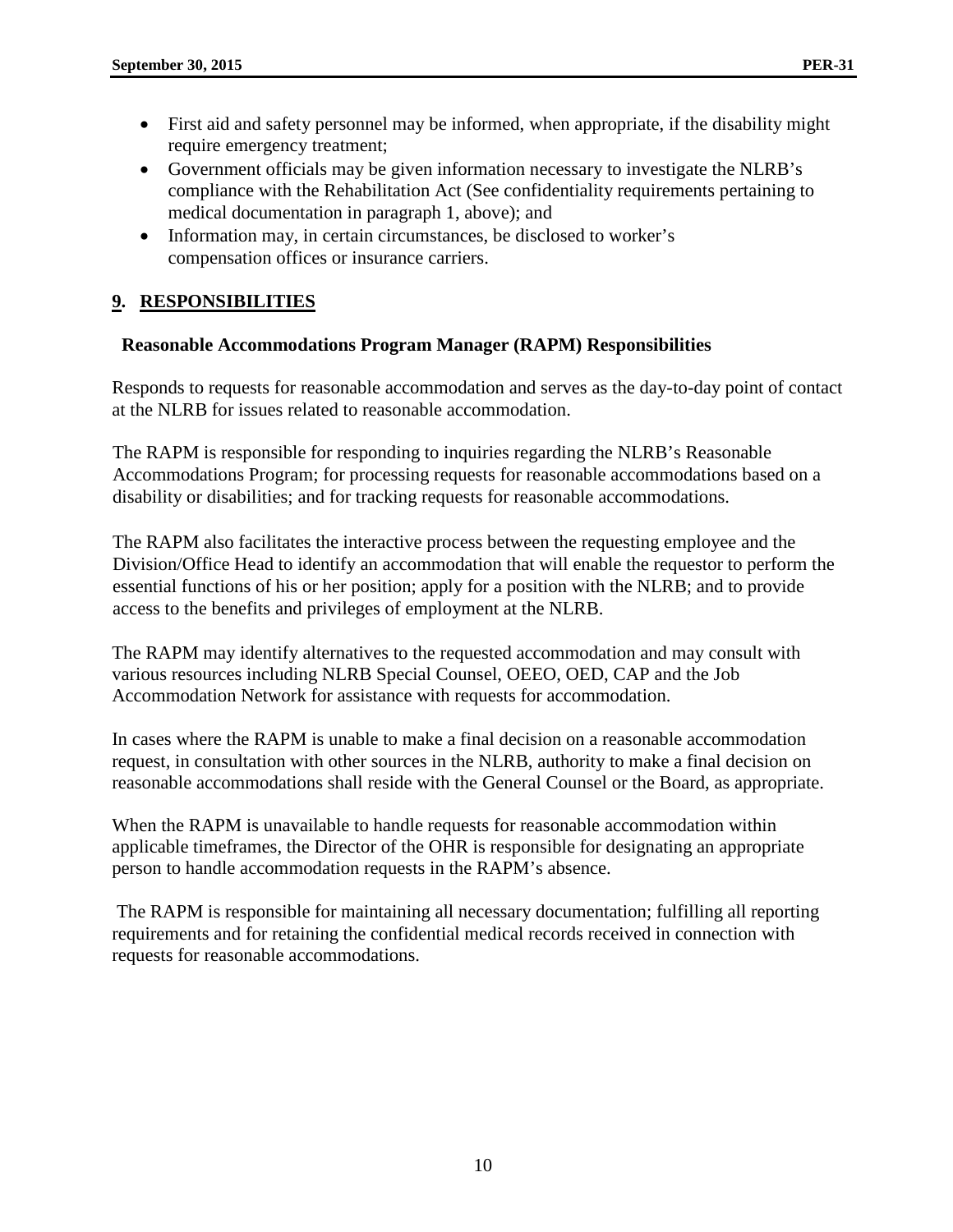$\overline{a}$ 

# **Division/Office Head Responsibilities[1](#page-10-0)**

The Division/Office Head is responsible for consulting with the RAPM and providing any support or documentation needed to facilitate the RAPM's review and processing of requests for reasonable accommodations. When necessary, in connection with a request for reasonable accommodation, the Division/Office Head is responsible for defining the essential functions of the job and assisting in determining whether the accommodation is appropriate based on knowledge of the job and working environment and for making suggestions of alternative forms of accommodation. The Division/Office Head responds to the RAPM on matters involving local installation, training, and follow up on job aids, equipment, furniture, etc., that is approved for the employee. Additionally, the Division/Office Head should ensure that the RAPM is immediately made aware of any changes to the physical working environment or the employee's accommodation, when known.

The Division/Office Head will forward all requests for reasonable accommodation and any medical documentation that may have been submitted to the Division/Office Head to the RAPM within 2 business days of receipt. Processing an oral or written request for a reasonable accommodation will begin as soon as the request is received. The medical documentation should not be shared, except as consistent with Section 8, above (Confidentiality).

If it is unclear whether medical documentation submitted constitutes, or has been provided in support of, a request for reasonable accommodation, the Division/Office Head should seek guidance from the RAPM or other appropriate sources before transmitting the medical documentation.

Once it is determined that the medical documentation has been submitted in support of a request for a reasonable accommodation, the Division/Office Head must forward the documentation directly to the RAPM within 2 business days of such determination. The documentation should not be retained or copied and should only be read for the purpose of identifying the documentation.

When the Division/Office Head is unavailable to handle requests for reasonable accommodation within applicable timeframes, he or she is responsible for ensuring that an appropriate person has been designated to handle accommodation requests in his or her absence.

The divisions of responsibility and the decision-making authority for the reasonable accommodation program are described in Article 9, Article 10, and Article 12 and in other places throughout this APPM Chapter. Those provisions notwithstanding, nothing in this program precludes Division/Office heads or other managers or supervisors from seeking advice and guidance regarding the reasonable accommodation process from resources other than the RAPM.

<span id="page-10-0"></span><sup>&</sup>lt;sup>1</sup> Nothing in this Chapter prevents a Division/Office Head from exercising his or her discretion to grant minor workplace adjustments for employees. For example, the flexibility to approve leave, to approve additional days of telework, or to restructure work schedules should be exercised with little if any implement to the employee.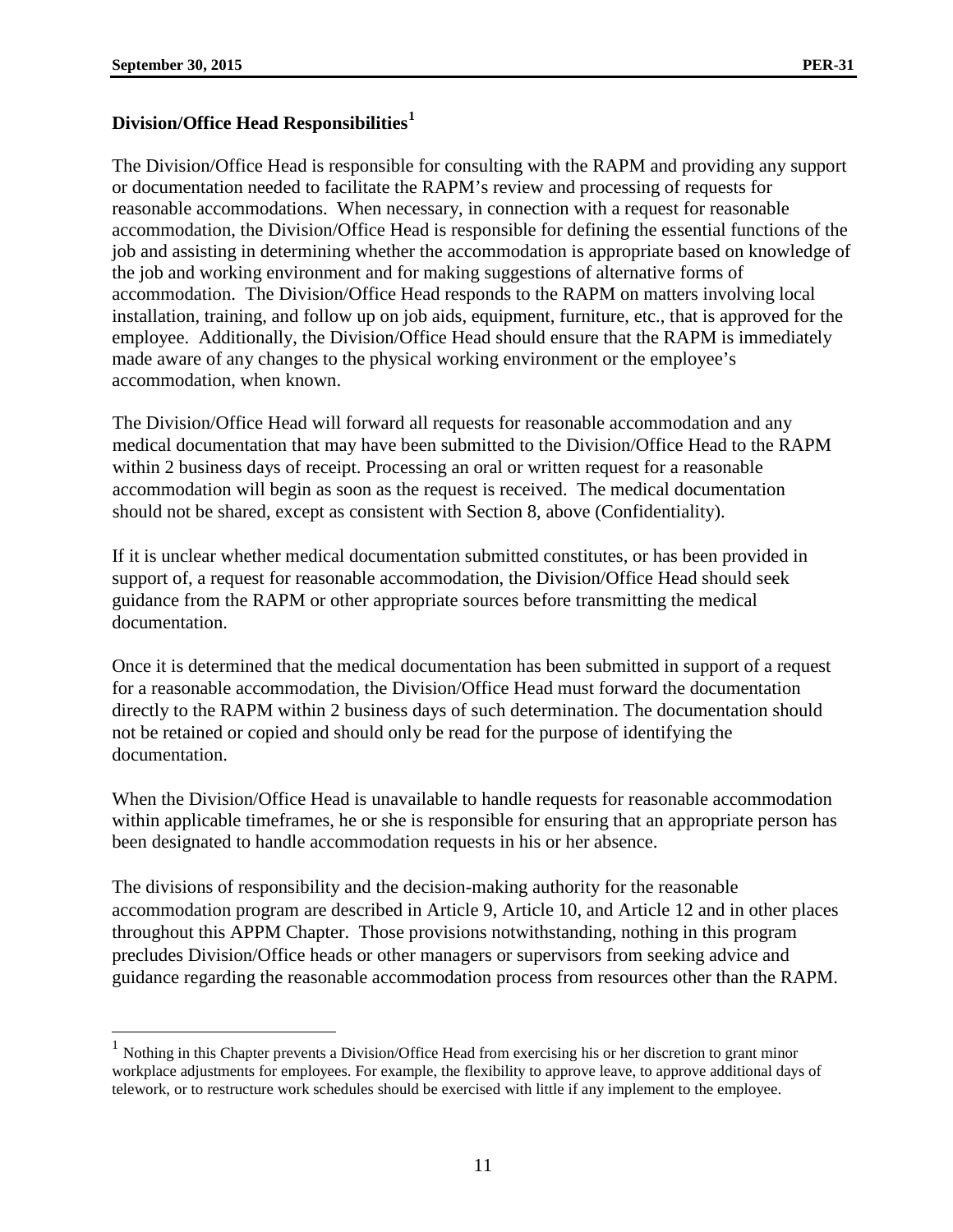# **10. PROCEDURES**

## **A. Applicant (non-employee) for Employment Requests for Accommodation**

The HR Specialist will forward the request to the RAPM; who will review the request and will respond to the applicant in a timely manner to enable him or her to participate in the application process prior to the expiration of the vacancy announcement.

# **B. Employee Requests for Accommodation**

The RAPM will begin processing an oral or written request for reasonable accommodation as soon as the request is made to the RAPM or referred by any Division/Office Head in the employee's chain of command and the RAPM will send an acknowledgement of the request to the employee.

If the Division/Office Head receives a request for reasonable accommodation, he or she must forward that request and any supporting documentation accompanying the request, to the RAPM within 2 business days. After receipt of an employee's request for reasonable accommodation, the RAPM may discuss the request with the requestor and with the requestor's Division/Office Head. Any documentation should not be shared except as consistent with Section 8, above (Confidentiality).

For work-related events that occur on a regular or routine basis, an employee with an intermittent or episodic impairment should provide periodic updates regarding the individual's situation to his/her supervisor, the Division/Office Head, or the RAPM. For example, an employee with a lower back condition may have intermittent flare-ups and may sometimes be unable to commute to a monthly staff meeting. In such circumstances, the employee should notify his/her supervisor and arrangements can be made to allow the employee to participate telephonically or by video.

# *Note Regarding Oral Requests for Accommodation*

*Employees seeking a reasonable accommodation should, but are not required to, follow up an oral request by confirming their request in writing (e-mail is acceptable). Division/Office Heads, managers, supervisors, OHR specialists, union representatives and the RAPM are available to assist requestors in making requests for reasonable accommodation.*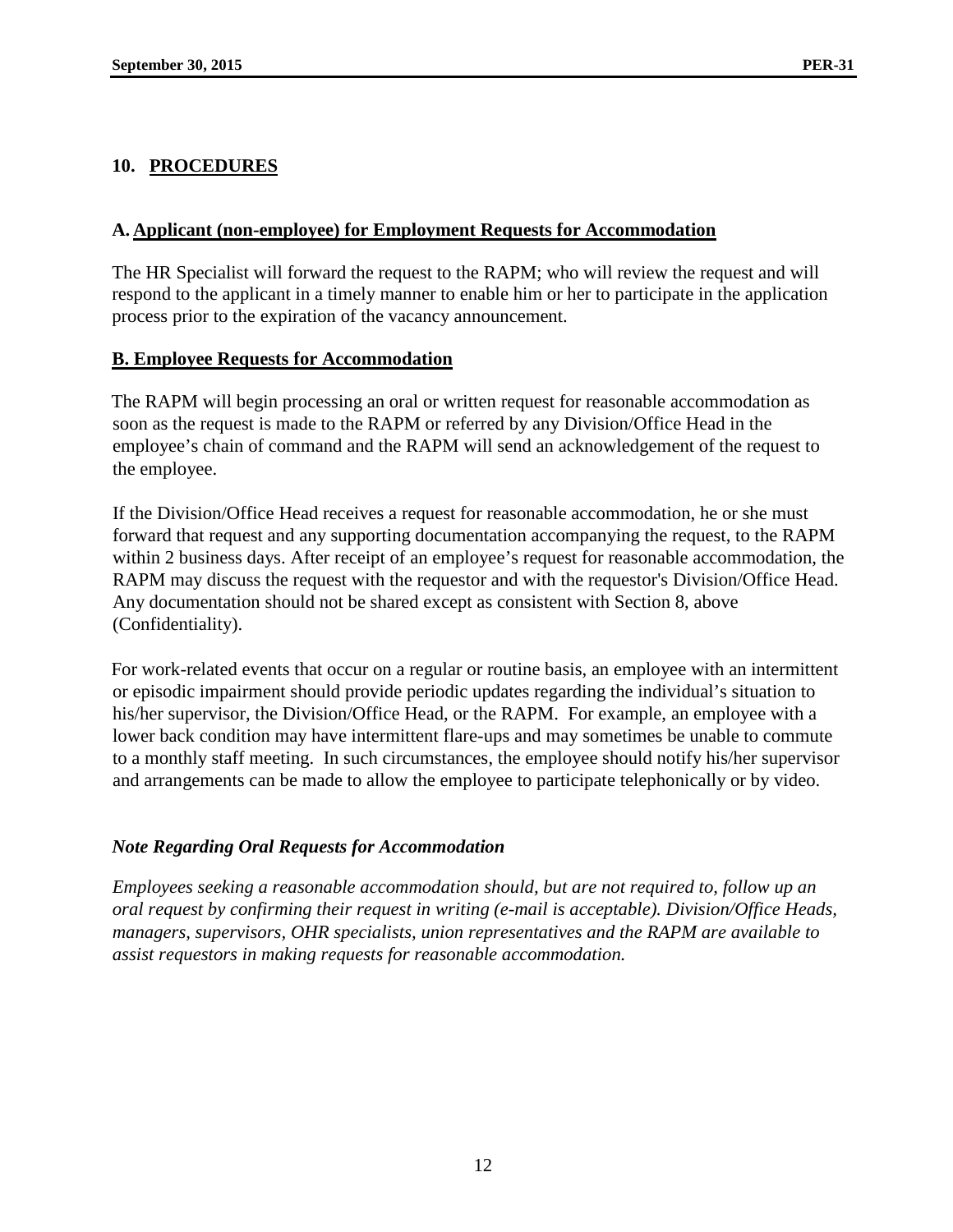$\overline{a}$ 

# **C. Request for Medical Documentation**

The NLRB may require the requestor to provide medical documentation concerning the disability, including any functional limitations and suggested accommodations. Not all requests for an accommodation will trigger a request for medical documentation.

If the RAPM, in consultation with the Division/Office Head or other NLRB official(s), determines that medical information is necessary to process the request, the RAPM will request information sufficient to substantiate that the employee/applicant has a disability and requires a reasonable accommodation in order to perform the essential functions of the position in question. The NLRB will not seek documentation unrelated to the medical condition.<sup>[2](#page-12-0)</sup>

If medical documentation is requested, the RAPM will forward a written request asking the requestor to obtain medical documentation from the employee/applicant's healthcare provider(s). All NLRB requests for information will describe the nature and essential functions of the job in question and any other relevant information pertinent to the request.

The NLRB's request for medical or other documentation and for information relevant to the type of reasonable accommodation being requested may include the following:

- the nature, severity, and duration of the impairment;
- identify the major life activity(ies) that the impairment limits;
- the extent or degree to which the impairment limits these activities;
- the reason the individual requires reasonable accommodation and the particular reasonable accommodation recommended; and
- how the reasonable accommodation will assist the individual to perform the essential functions of his position.

When the disability is obvious or the NLRB has previous knowledge of the disability, the NLRB will not seek additional medical information for purposes of establishing a disability. Once a requestor provides information establishing the disability, the requestor will not be obligated to provide this same information again. For example, Employee X has a documented hearing loss and regularly requires the services of an interpreter at NLRB sponsored events, medical information would not be required each time Employee X requests interpretive services. However, there may be circumstances, when there has already been a documented need for an accommodation but the NLRB has reason to believe that an

<span id="page-12-0"></span> $2$  The Genetic Information Nondiscrimination Act of 2008 (GINA) prohibits employers and other covered entities from requesting or requiring genetic information of an individual or family member of the individual, except as specifically allowed by this law. To comply with this law, the NLRB will not seek any genetic information and requests that the employee/applicant not provide any genetic information when responding to this request for medical information.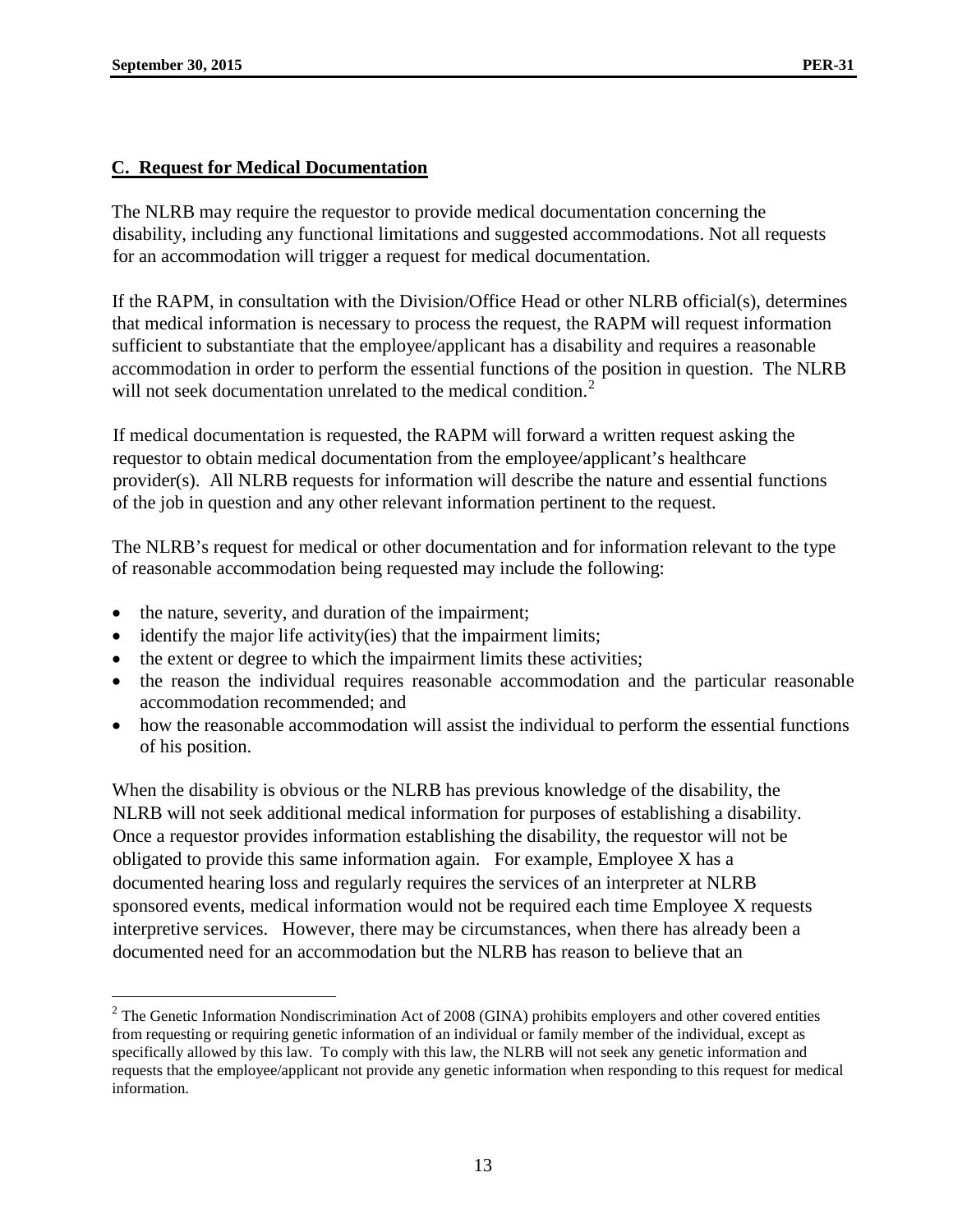employee can no longer perform the essential functions of the position, and in those circumstances, the NLRB will request updated medical documentation for the purpose of identifying the individual's limitations or any need for further accommodations in connection with job requirements.

All medical documentation should be sent directly from the requestor's health care provider to the RAPM. If the documentation is sent to a supervisor or Division/Office Head, the documentation will be forwarded to the RAPM within two business days, may not be copied or retained by the supervisor or Division/Office Head and should not be shared except as consistent with Section 8, above (Confidentiality). At the discretion of the requesting employee, he/she may discuss the matter with a supervisor or manager and share medical information if he or she chooses to do so.

If the information provided by the health professional or the requestor is insufficient to enable the NLRB to determine whether an accommodation is appropriate, the RAPM will discuss the situation with the requestor and may ask the employee/applicant to obtain additional information, including medical documentation.

If additional information is needed, the RAPM will explain to the requestor, in writing and in specific terms, why the information that was provided was insufficient to satisfy the request for accommodation and will state in writing what additional information is needed. At that point, the requestor will be given the opportunity to provide the additional information. If, and only if the requestor has provided insufficient documentation after having been given the opportunity to supplement his/her documentation from his/her own healthcare provider to substantiate the existence of a disability and the need for an accommodation, the RAPM may request that an FOH (Federal Occupational Health) physician examine the requestor at NLRB expense. In such circumstances, the RAPM may also ask the requestor to sign a limited release and then submit a list of specific questions to the requestor's health care professional, or have the FOH physician contact the requestor's healthcare provider. The requestor, however, is not required to undergo a medical examination by an FOH physician or to sign a limited release allowing the RAPM to submit specific questions to the requestor's healthcare provider or to allow the FOH physician contact the requestor's healthcare provider. Under certain circumstances, the failure to undergo such an exam or to sign such a release may result in denial of the Request.

The NLRB reserves the right to determine the sufficiency and authenticity of provided documentation.

If a supervisor or Division/Office Head believes that an employee may no longer need an accommodation, he or she should direct such concerns to the RAPM. The RAPM will review the situation and take action if necessary, including consultation with the employee. If the NLRB intends to change or discontinue an accommodation, the employee will be consulted and given notice prior to any change or discontinuation.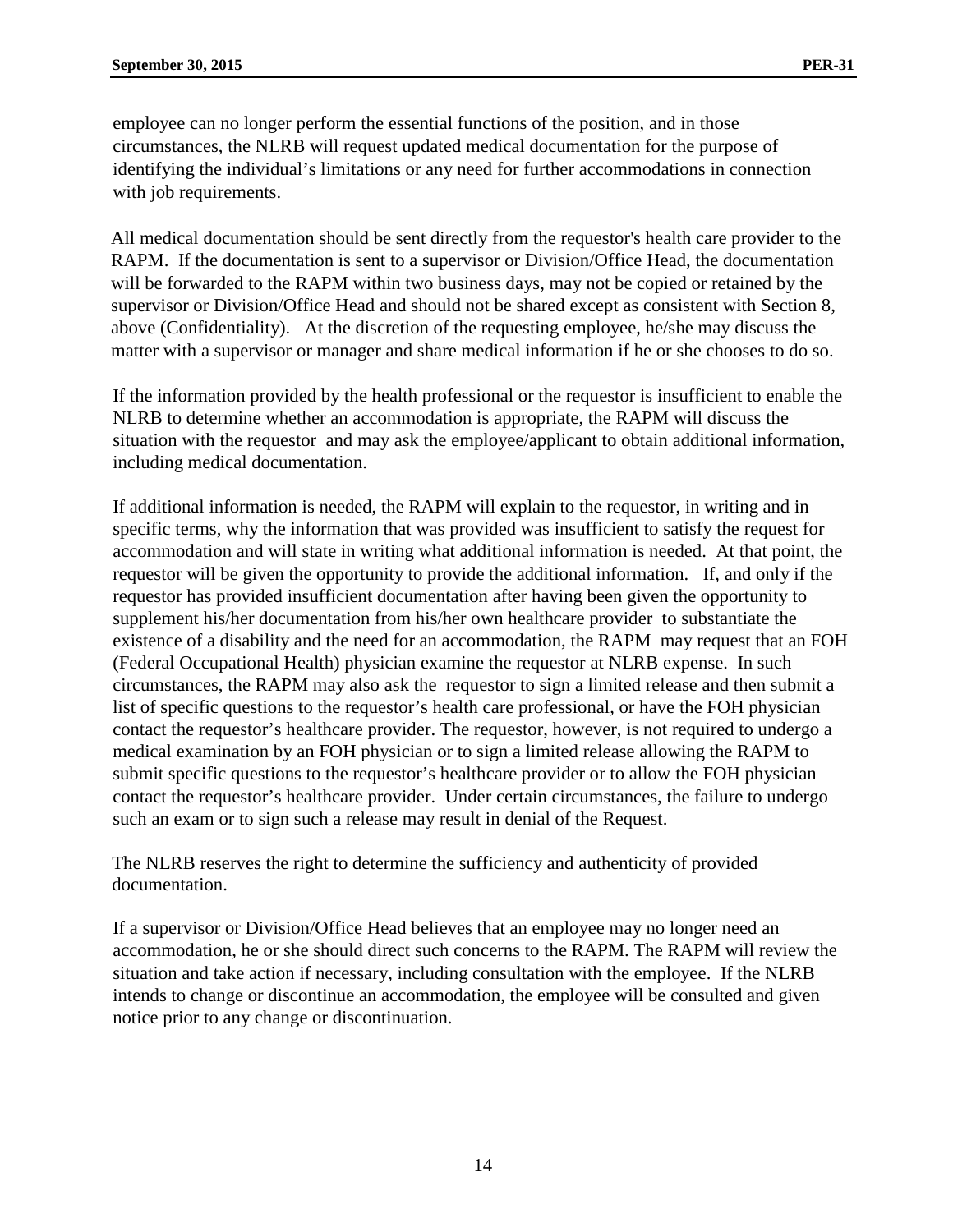# **11. TIME FRAMES FOR PROCESSING REQUESTS AND PROVIDING REASONABLE ACCOMMODATIONS**

The NLRB's goal is to process and to complete a request for an accommodation within 15 calendar days of the request absent extenuating circumstances. All requests shall be granted or denied within 30 calendar days after receiving a request for a reasonable accommodation. The time necessary to process a request will depend on the nature of the accommodation requested and the necessity to obtain supporting information. While the NLRB will attempt to provide the accommodation requested, alternative forms of accommodation may also be investigated.

Notwithstanding any periods of time authorized within this APPM Chapter, some accommodations can be provided in less time and the failure to respond promptly to a request may result in a violation of the Rehabilitation Act.

Where an individual has a recurring, predictable need for accommodation (for example a signlanguage interpreter or large print documents), the NLRB may be obligated to provide the accommodation as needed, whether or not the individual has requested it.

Expedited processing: In some circumstances, a request for reasonable accommodation requires an expedited review and decision in fewer than 10 business days. Expedited processing includes, but is not limited to, the following situations:

(1) To enable an applicant to apply for a job. Depending on the timetable for receiving applications, conducting interviews, and making hiring decisions, there may be a need to expedite a request for reasonable accommodation in order to ensure that an applicant with a disability has an equal opportunity to apply for a job. Therefore, the NLRB will move as quickly as possible to make a decision and, if appropriate, will provide a reasonable accommodation;

(2) To enable an employee to attend a meeting scheduled to occur shortly. For example, an employee may need a sign language interpreter for a meeting scheduled to take place in 5 days.

# Requests to Provide Medical Documentation:

The RAPM will give the requestor adequate opportunity to contact a health care provider in order to obtain any additional necessary information. This period is usually 15 business days and, if appropriate, an additional 15 business days may be granted. If the requested medical documentation is not provided after the requestor has been given adequate opportunity, the RAPM will notify the requestor in writing that the NLRB is unable to provide an accommodation due to a lack of adequate medical documentation. In such situations, if the requestor later obtains the requested documentation, he or she may make another request for accommodation.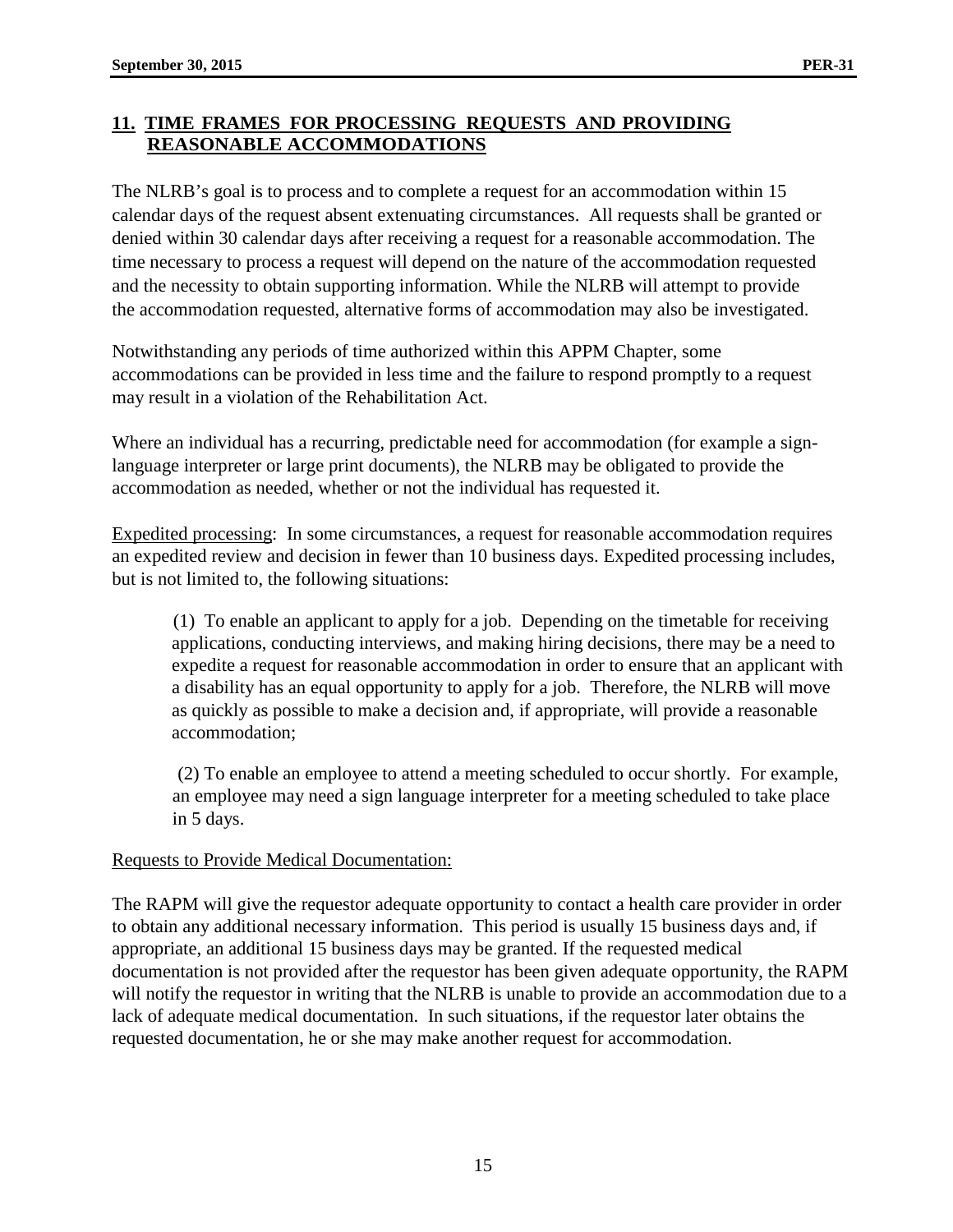The 15 to 30-calendar day time frame for processing the request for reasonable accommodation will be held in abeyance from the date the RAPM requests additional information until the date the information is provided to the RAPM.

## **Extenuating Circumstances:**

When extenuating circumstances are present, the time for processing a request for reasonable accommodation and providing the accommodation will be held in abeyance for a reasonable period of time commensurate with the particular extenuating circumstance or until it is determined that the accommodation is not effective or cannot be provided due to undue hardship.

The following are examples of extenuating circumstances:

- The purchase of equipment may take longer than 30 calendar days because of requirements under the Federal Acquisition Regulations;
- Equipment must be back-ordered, the vendor typically used for goods or services has unexpectedly gone out of business, or the vendor cannot promptly supply the needed goods or services and another vendor is not immediately available;
- The employee with a disability works with the equipment on a trial basis to ensure that it is effective before it is purchased by the NLRB;
- An accommodation that involves the removal of architectural barriers;
- CAP's delay in completing an investigation or providing equipment.

Where extenuating circumstances are present, the RAPM will notify the requestor in writing as soon as possible of the reason for the delay and the approximate date when the decision on the reasonable accommodation request or the provision thereof can be expected.

If there is a delay in providing an accommodation which has been approved, the RAPM will investigate whether temporary measures can be taken to assist the employee. This could include providing an alternative accommodation(s). The requestor, at his or her option, may retain the temporary accommodations(s) if he or she finds that the accommodation(s) assists him or her in performing the essential functions of the job. In this case, the request for accommodation will be deemed fulfilled.

# **12. GRANTING A REASONABLE ACCOMMODATION REQUEST**

As soon as the RAPM, in coordination with the Division/Office Head, determines that an appropriate reasonable accommodation will be provided, that decision will be promptly communicated to the requestor. The RAPM will notify the requestor of the projected time frame for providing the accommodation. The decision to grant the requested accommodation, the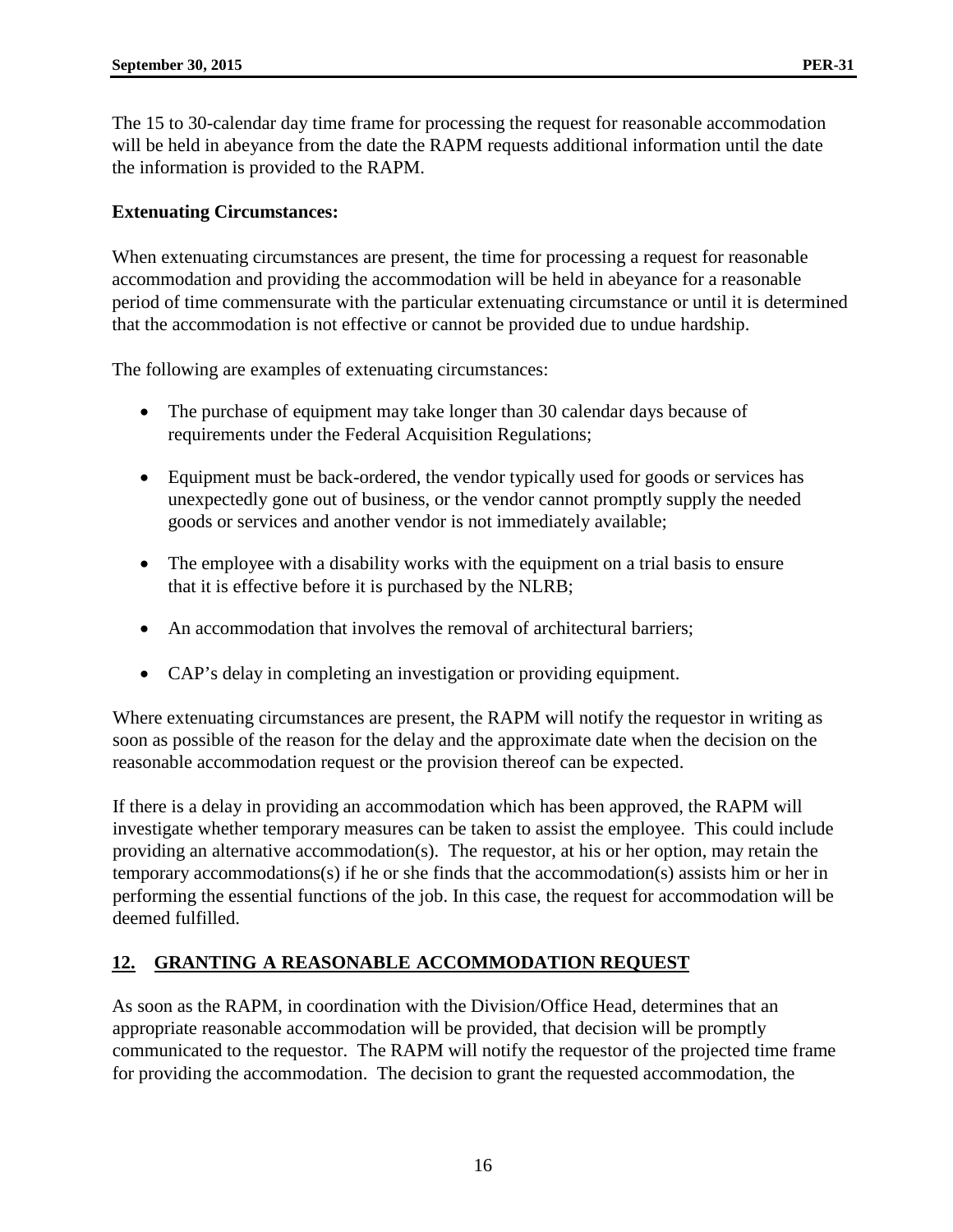expected date the accommodation will be implemented, and notice of any delay in providing the accommodation, will be given to the requestor in writing.

If an alternative accommodation is offered that is different from the one requested, the requestor will be informed, in writing, why the alternative accommodation is being offered, rather than the requested accommodation.

The Division/Office Head (or any relevant proposing or deciding official) shall consider, if aware of, any unreasonable delay in providing an accommodation to an employee when preparing or deciding to issue any mid-term review, appraisal, performance improvement plan (PIP) or termination based on performance covering any period of time during which the unreasonable delay occurred. The parties agree that the language in the previous sentence shall not confer or deny any right(s).

# **13. DENIAL OF A REASONABLE ACCOMMODATION REQUEST**

If it is determined that a request for reasonable accommodation will be denied, that decision will be promptly communicated by the RAPM to the requestor. The RAPM will notify the requestor, in writing, stating the specific reasons for the denial.

While primary consideration will be given to the employee's choice of accommodation, another form of reasonable accommodation may be offered. When a specific requested accommodation has been denied and another one has been offered, the reasons why an alternative accommodation is being proposed will be provided.

Reasons for denying a request for reasonable accommodation may include the following:

- Medical documentation is inadequate to establish that the requestor has a disability and/or needs a reasonable accommodation, or the requestor failed to provide the requested medical documentation consistent with this APPM Chapter.
- The requested accommodation would require the removal of an essential function. The essential function will be identified.
- The requested accommodation would require the lowering of a performance or production standard related to an essential function of the employee's position.
- Providing the requested accommodation would result in undue hardship to the NLRB. Before reaching this determination, the RAPM will explore whether other effective accommodations exist which would not impose undue hardship and therefore could be provided.

The fact that a disability or impairment is considered temporary shall not be a basis to deny an employee/applicant's request for reasonable accommodation.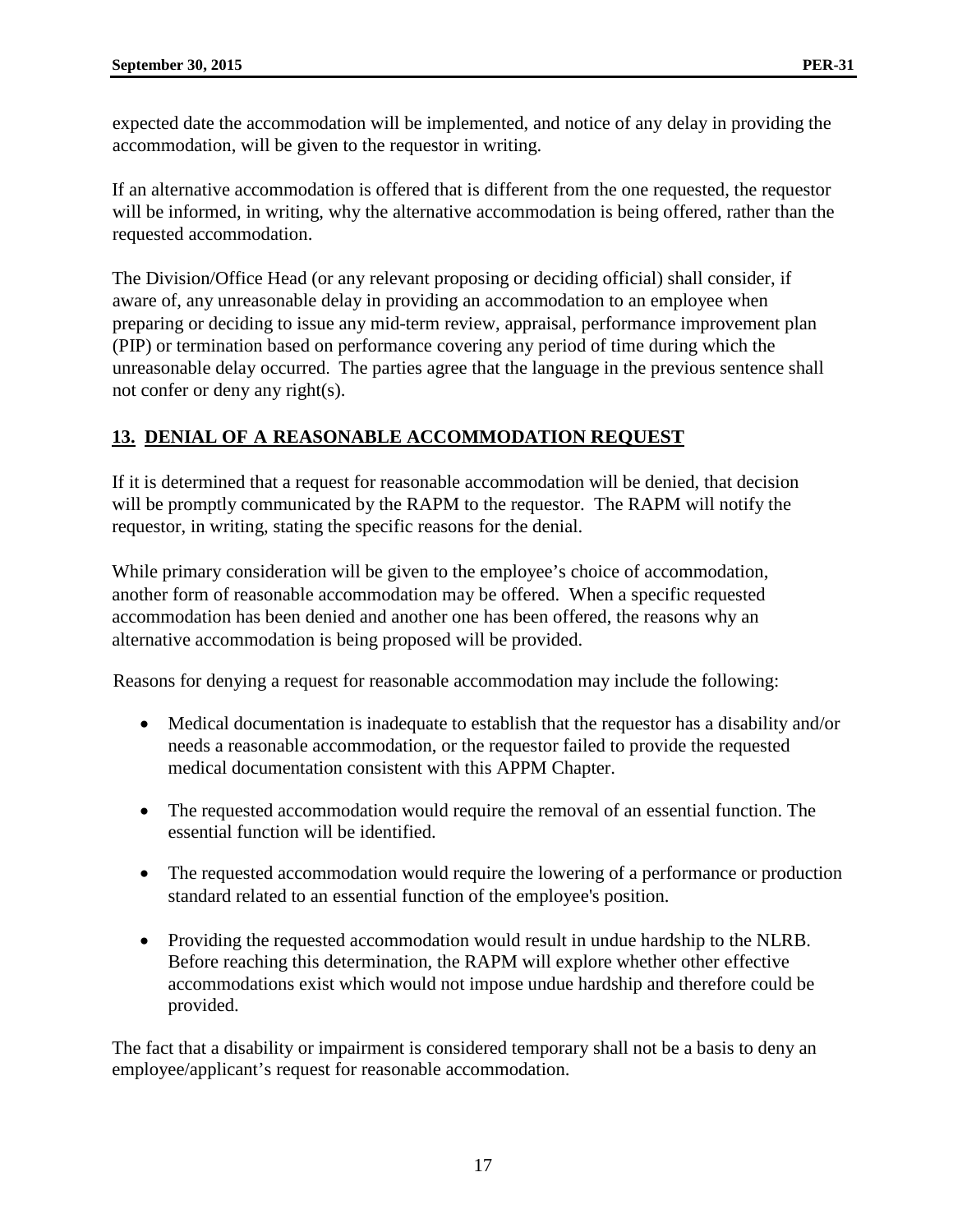# **14. REQUESTS FOR RECONSIDERATION OF NLRB DECISIONS**

If a request for a reasonable accommodation has been denied, the requestor may seek reconsideration of the denial. Among other things, the requestor may seek reconsideration of any bases cited in the denial of the request, including the determination of an essential function of the position.

Requests for reconsideration must be submitted to the RAPM within 10 business days after the employee/applicant's receipt of written notice of the denial of the requested accommodation. Requests for reconsideration must be in writing, unless the requestor is prevented from submitting a written request. The RAPM will respond to the request for reconsideration, in writing, within 10 business days of receipt of the request and/or information provided in support of the request for reconsideration.

If the RAPM does not reverse the decision, the requestor may appeal to the Director of the Office of Human Resources within 10 business days. The appeal must be in writing, unless the requestor is prevented from submitting a written appeal. The Director will provide the individual a written response to the request for review within 10 business days of receipt.

Within 5 calendar days of receipt of an adverse determination of an appeal to the Director of the Office of Human Resources, an employee may invoke the Alternative Dispute Resolution (ADR or mediation) process in order to address all issues subjected to a denial of the request for reasonable accommodation, by completing the form attached and labeled as Appendix 7 to this APPM Chapter and submitting it to the RAPM. Any such ADR sessions will be conducted via video conferencing or by use of other technology in order to minimize the expense associated with this process if the participants in the ADR process are not located in the same geographical area. All participants in the ADR process will use due diligence and all reasonable efforts to complete the ADR process within 20 calendar days from the date that the requestor submits a completed form (Appendix 7) to the RAPM.

A requestor's participation in any or all of these steps (Appeal to the RAPM and Human Resources Director and use of ADR) does not constitute a claim with the Equal Employment Opportunity Commission, Merit Systems Protection Board, or under the applicable negotiated grievance procedures, any of which may be invoked after any denial at any step of the process or if there has not been a resolution through mediation.<sup>[3](#page-17-0)</sup>

<span id="page-17-0"></span> $3$  The NLRB agrees not to raise, as a defense, that such claims are untimely, provided the requestor initiates the EEO process or files a grievance or an appeal with the MSPB within 10 business days of the completion of the ADR process. The previous sentence is not intended to shorten the applicable statutory or contractual timeframes for initiating the EEO process, filing a grievance or filing an MSPB appeal.  $\overline{a}$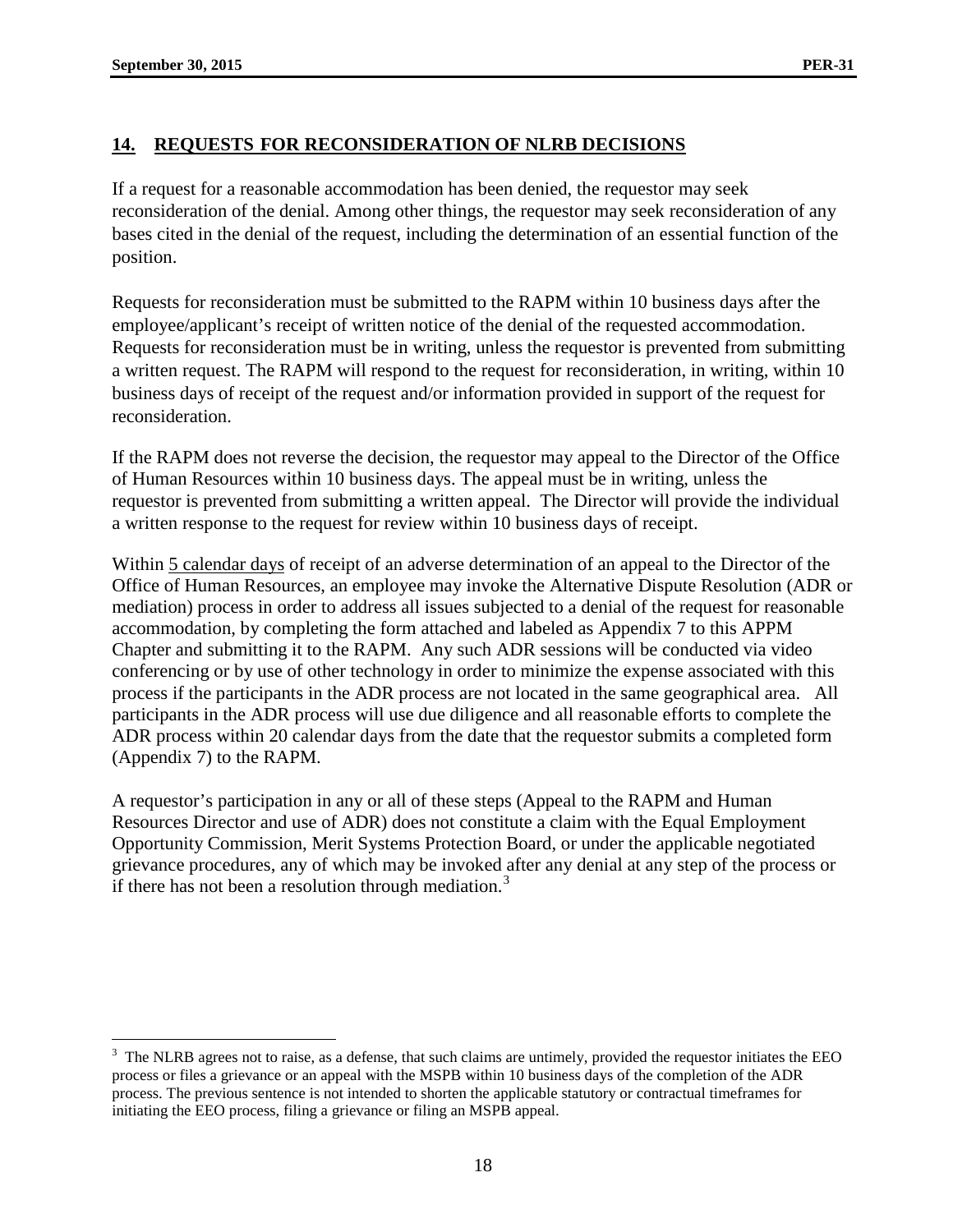The RAPM is responsible for tracking and preparing data summaries for reasonable accommodation activities within the NLRB. All information will be kept confidential as described fully above in the "CONFIDENTIALITY" section and will be maintained for the longer of the employee's tenure with the NLRB or three years.

The RAPM will prepare an annual report containing the following information:

- The number and types of reasonable accommodations by type that have been requested in the application process and whether those requests have been granted or denied;
- The jobs (occupational series, grade level, and agency component) for which reasonable accommodations have been requested;
- The types of reasonable accommodations that have been requested for each of those jobs;
- The number and types of reasonable accommodations for each job, by agency component, that have been approved, and the number and types that have been denied;
- The number and types of requests for reasonable accommodations that relate to the benefits or privileges of employment, and whether those requests have been granted or denied;
- The reasons for denial of requests for reasonable accommodation;
- The amount of time taken to process each request for reasonable accommodation; and
- The sources of technical assistance that have been consulted in trying to identify possible
- reasonable accommodations.

The information above will be provided to the NLRBU's Executive Committee, NLRBU EEO Committee Co-Chairs, and the NLRBPA, on an annual basis, within 14 days of its submission to the Director of the Office of Human Resources. The failure to provide the report will not be subject to the grievance procedure or a basis of an unfair labor practice charge before the FLRA, in the absence of a request by the union for the report. The report will be redacted, if necessary, to protect employee privacy interests.

In addition, the report will provide a qualitative assessment of the NLRB's reasonable accommodation program, including any recommendations for improvement of reasonable accommodation policies and procedures to the Director of the Office of Human Resources.

Any person wishing further information concerning these procedures may contact the RAPM in the Office of Human Resources.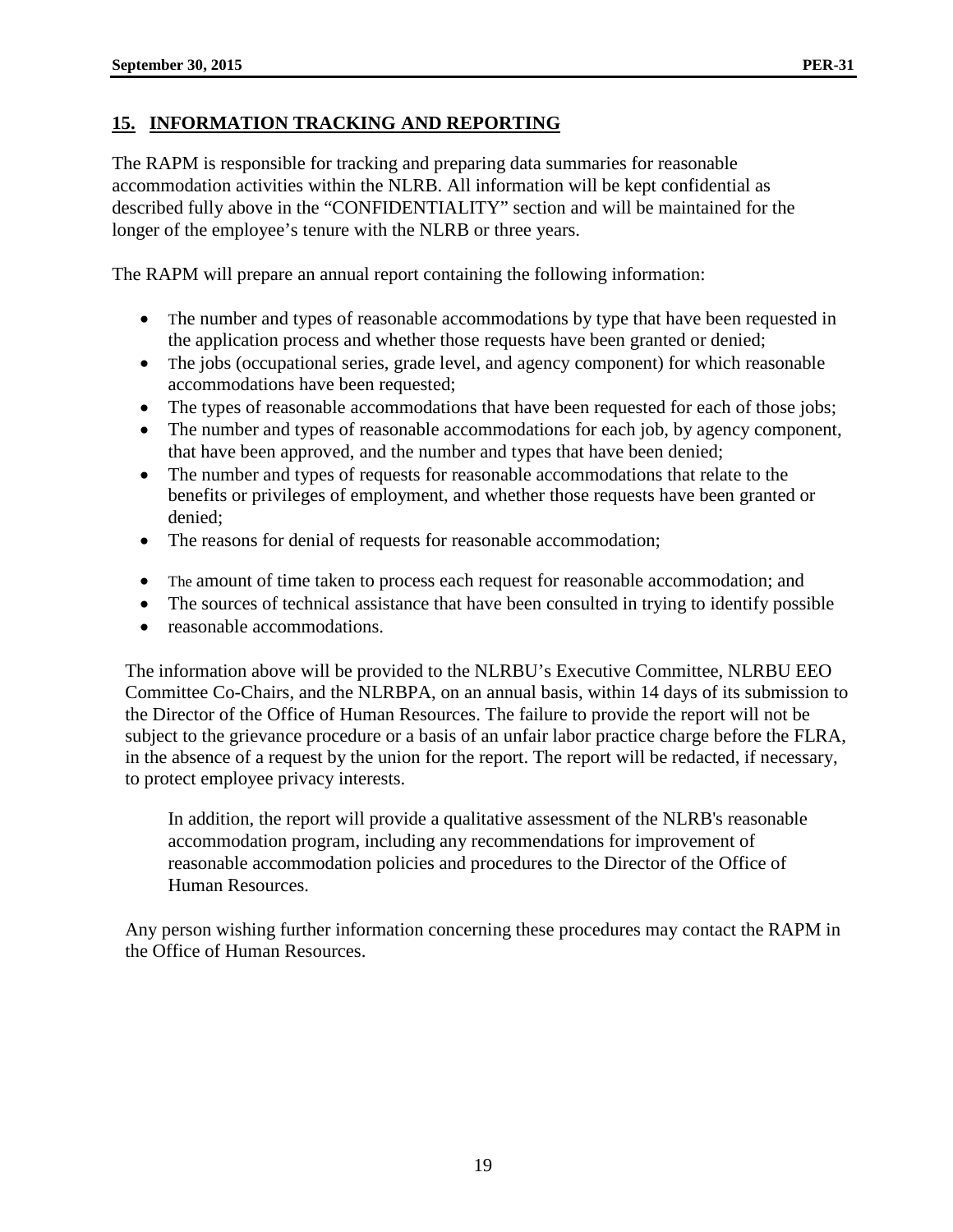# **Reasonable Accommodation Process and Appendices**

Please note that this is not intended to be a complete listing of all applicable timeframes, or listing of every recourse available in the event of a denial, partial denial, or the provision of an alternative accommodation. Please refer to the index on the first page of this APPM Chapter to locate the detailed substantive provisions (including timeframes, deadlines, and recourse in the event of denial) briefly noted below.

| <b>REASONABLE ACCOMMODATION PROCESS</b> |                                                                                                                                                                                                                                                                                                            |  |  |  |  |
|-----------------------------------------|------------------------------------------------------------------------------------------------------------------------------------------------------------------------------------------------------------------------------------------------------------------------------------------------------------|--|--|--|--|
| $\mathbf{1}$                            | Employee/requestor/applicant requests reasonable accommodation of disability<br>(may be based upon temporary disability)                                                                                                                                                                                   |  |  |  |  |
|                                         | <b>Contact the RAPM in the Office of Human Resources or email</b><br><b>ASKHR@NLRB.GOV for information regarding the NLRB's Reasonable</b><br><b>Accommodation Program</b>                                                                                                                                 |  |  |  |  |
|                                         | An individual with questions about the accommodations that may be available,<br>depending on the particular circumstances, may consider contacting resources including<br>his/her healthcare provider, the RAPM, a union representative or other NLRB personnel,<br>as applicable.                         |  |  |  |  |
| $\overline{2}$                          | If a request for Reasonable Accommodation (RA) is made to a Division/Office Head, the<br>request must be forwarded to the RAPM within two (2) business days                                                                                                                                                |  |  |  |  |
| 3                                       | If the request is not in writing, RAPM asks the requestor to confirm RA request in<br>writing for documentation purposes.                                                                                                                                                                                  |  |  |  |  |
| $\overline{4}$                          | The RAPM issues written acknowledgment of oral or written RA request(Appendix 1).                                                                                                                                                                                                                          |  |  |  |  |
| 5                                       | The RAPM requests medical documentation when necessary in order to determine<br>whether the employee/applicant is a qualified individual with a disability.                                                                                                                                                |  |  |  |  |
|                                         | Division/Office Head identifies the essential functions of the position.                                                                                                                                                                                                                                   |  |  |  |  |
|                                         | The RAPM, in consultation with the requestor and/or the Division/Office Head,<br>identifies, as applicable, the barriers to the requestor's ability to perform the essential<br>functions of the job, and/or the barriers to the requestor's equal access to the benefits and<br>privileges of employment. |  |  |  |  |
| 6                                       | If medical documentation is deemed necessary, RAPM issues initial request for medical<br>documentation (Appendices 2-3). Information due to RAPM within 15 days.                                                                                                                                           |  |  |  |  |
|                                         | Deadline may be extended up to 15 additional days. (See Appendix 4)                                                                                                                                                                                                                                        |  |  |  |  |
|                                         | Only if the individual has provided insufficient documentation from his/her own<br>healthcare or other appropriate professional to substantiate the existence of a disability<br>and the need for reasonable accommodation, the RAPM may request that an FOH                                               |  |  |  |  |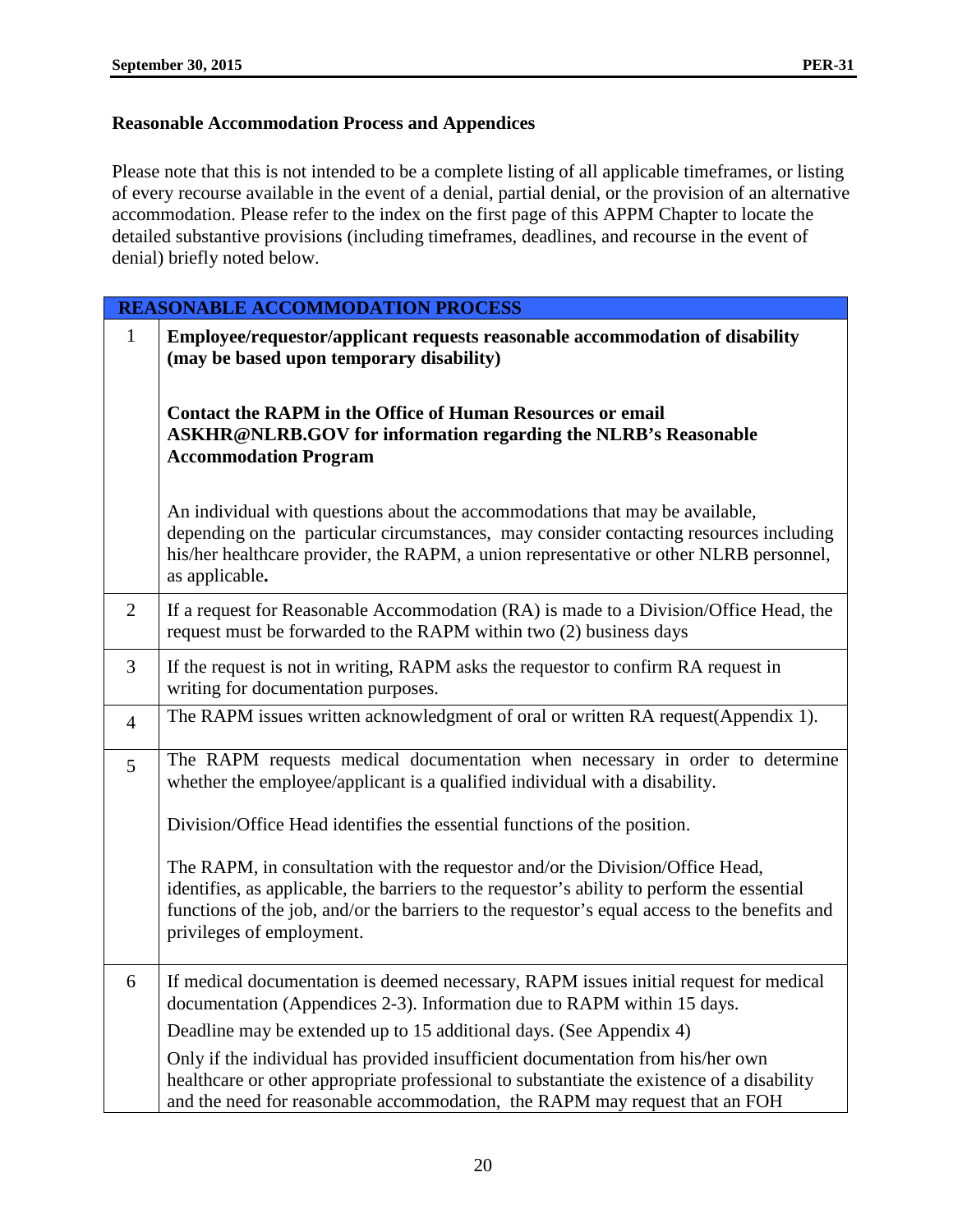|                                                                                                                                                                                                                                                                            | (Federal Occupational Health) physician examine the requestor at the NLRB's expense.<br>(See "Request for Medical Documentation above). The individual is free to decline such<br>a request however this may result in denial of the request. If requestor does not provide<br>any medical documentation, or sufficient documentation, the RA request may be denied<br>on that basis, however, the requestor may request reconsideration of that denial or/or<br>make another request at a later time. |  |  |
|----------------------------------------------------------------------------------------------------------------------------------------------------------------------------------------------------------------------------------------------------------------------------|--------------------------------------------------------------------------------------------------------------------------------------------------------------------------------------------------------------------------------------------------------------------------------------------------------------------------------------------------------------------------------------------------------------------------------------------------------------------------------------------------------|--|--|
| $\overline{7}$                                                                                                                                                                                                                                                             | The RAPM, in consultation with the requestor and/or the Division/Office Head,<br>determines if the requested accommodation(s) is/are reasonable, and if applicable,<br>considers potential alternative accommodation(s)                                                                                                                                                                                                                                                                                |  |  |
| 8<br>Once a decision on a request for RA is made, the RAPM issues, as appropriate,<br>Appendix 5 (Granting Accommodation), Appendix 6 (Denial of Reasonable<br>Accommodation Request), and/or Appendix 7 (Request for Alternative Dispute<br><b>Resolution Assistance)</b> |                                                                                                                                                                                                                                                                                                                                                                                                                                                                                                        |  |  |
|                                                                                                                                                                                                                                                                            | In the event of a denial, partial denial or provision of an alternative<br>accommodation, a request for reconsideration may be filed with the RAPM within<br>10 business days of the date of the initial denial, partial denial or provision of<br>alternative accommodations. The RAPM will respond within 10 business days.                                                                                                                                                                          |  |  |
|                                                                                                                                                                                                                                                                            | A further appeal may be filed, within 10 business days of any denial by the<br>$\bullet$<br>RAPM, with the Director of Human Resources. The Director of Human<br>Resources will reply within 10 business days of the date of the appeal.                                                                                                                                                                                                                                                               |  |  |
|                                                                                                                                                                                                                                                                            | Within 5 calendar days of the date that the appeal to the Director of Human<br>$\bullet$<br>Resources is denied or partially denied, a request for alternative dispute resolution<br>(ADR) assistance may be filed with the RAPM (See Appendix 7).                                                                                                                                                                                                                                                     |  |  |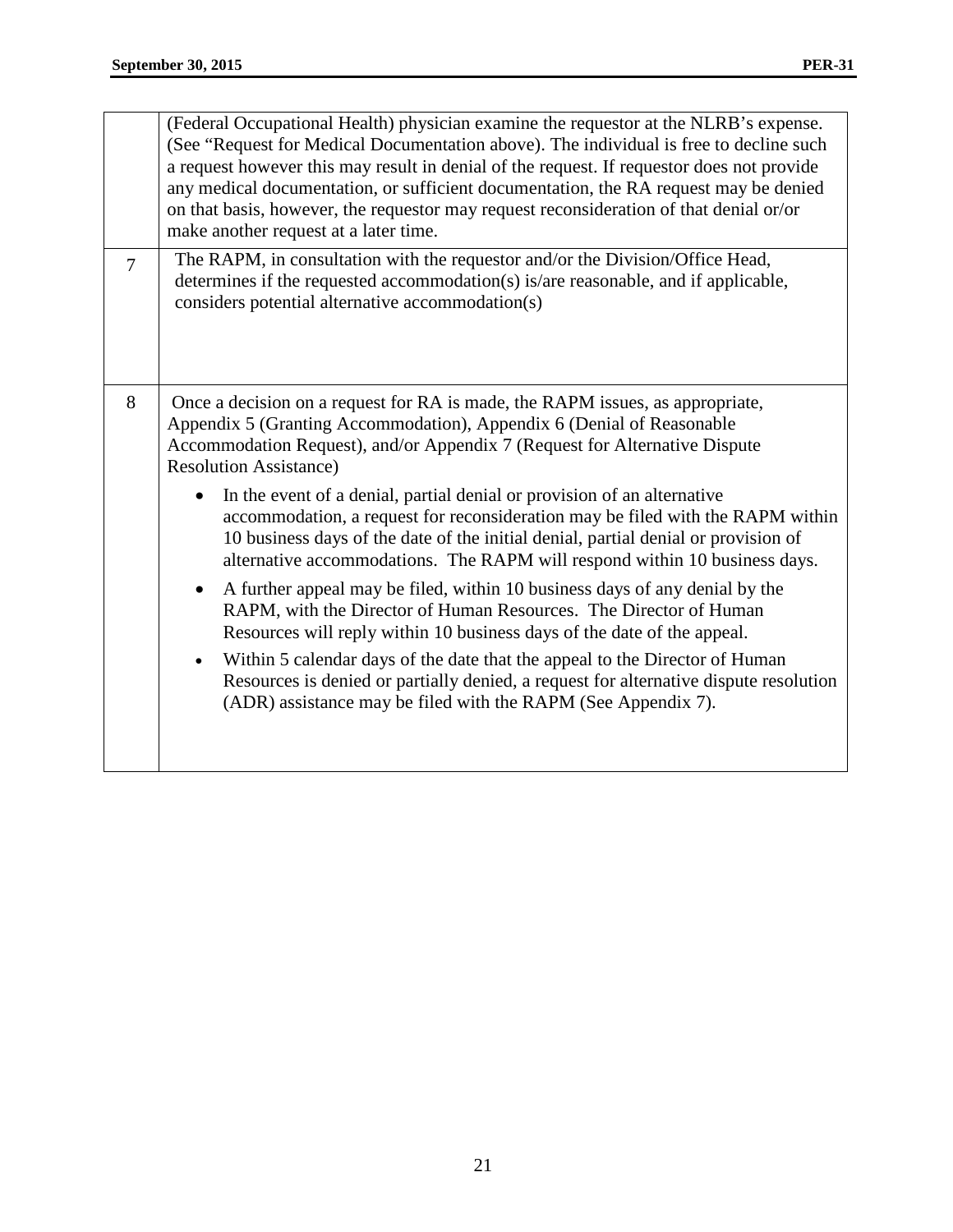#### **APPENDIX 1: ACKNOWLEDGMENT OF ACCOMMODATION REQUEST**

Date:

To:

From: RAPM

Subject: Acknowledgment of Request for Reasonable Accommodation

To Whom It May Concern:

This is to acknowledge receipt of your request for a reasonable accommodation on  $\sqrt{ }$ (Or, as applicable: (made on your behalf by\_\_\_\_\_\_\_\_\_\_\_\_).

The reasonable accommodation determination process is intended to be an interactive process between you (or, as applicable: the employee or applicant seeking accommodation) and the NLRB. Therefore, active cooperation in the interactive process, as well as timely submission of requested medical documentation, if necessary, is in your best interest, as a failure to do so may result in denial of your request.

I will contact you to advise whether medical documentation will be necessary in order to process your request for reasonable accommodation. If it is determined that such information is needed, it will be requested in a separate letter, which will state the nature of the information needed, where to forward it, and the date by which it should be provided. If and when such information is requested, you will be asked to provide it within a relatively short timeframe-- within 15 days.

If you have any questions about this interactive process or any other aspect of the NLRB's Reasonable Accommodation Program, please contact me at (insert RAPM name and number). I look forward to working with you to meet both your needs and the organization's workload requirements.

Sincerely,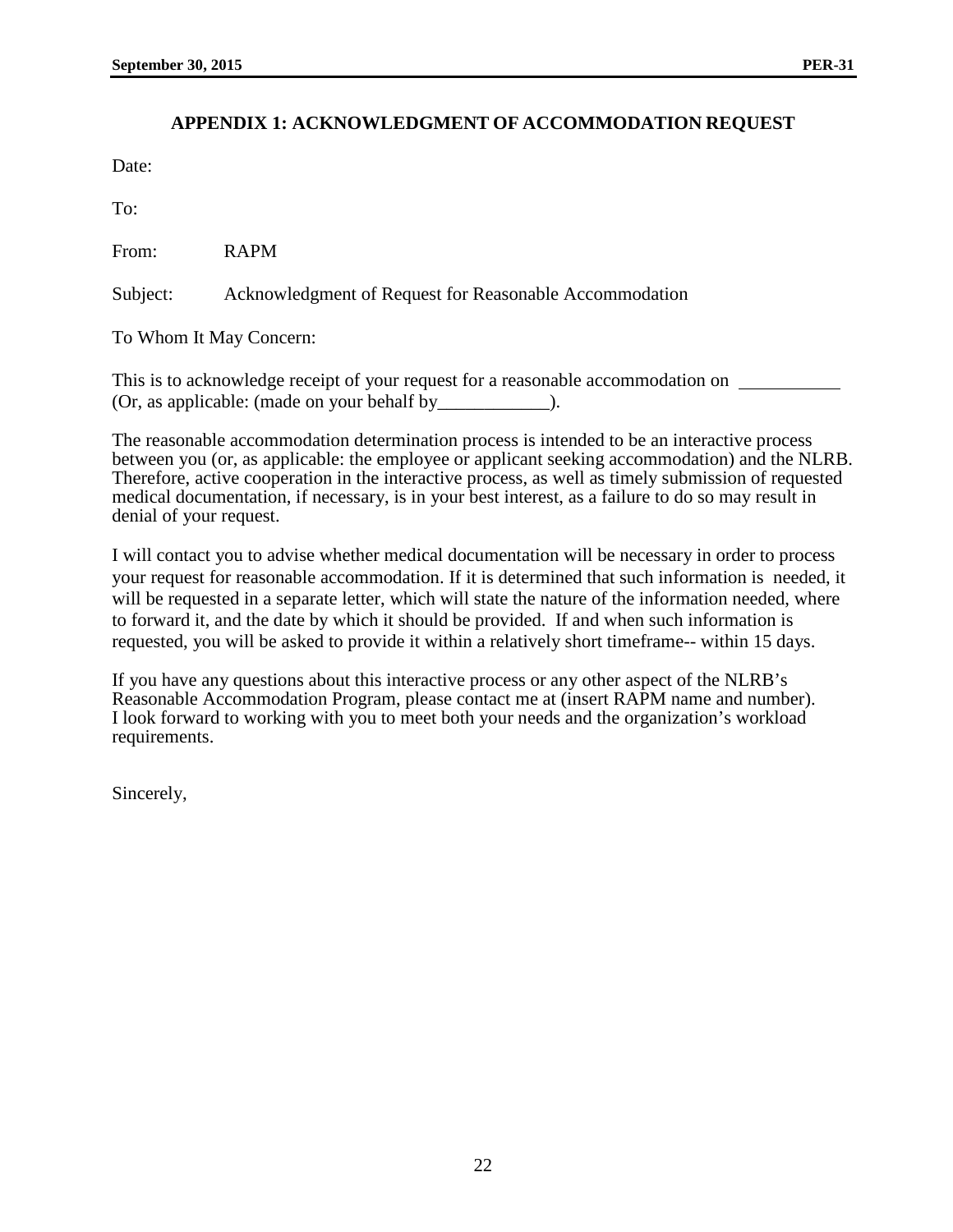Date:

To:

From: RAPM

Subject: Request For Medical Documentation in Support of Request for Reasonable Accommodation (Employee name)

To Whom It May Concern:

So that we can effectively determine which, if any, reasonable accommodation can be provided in response to this request you will need to provide medical documentation concerning your medical condition. The type of information required can be found on the attachment.

#### **(Please see Appendix 3 - "Request to Healthcare Provider for Medical Documentation")**

This information will assist in evaluating your request and is in accordance with the Equal Employment Opportunity Commission guidelines and NLRB policy on Reasonable Accommodations.

Please provide this information to me by no later than *(15 days*). Please note that you, not the NLRB, are responsible for any costs associated with obtaining this documentation unless we send you to a medical care provider. The information you provide will be maintained in a confidential manner and will be reviewed only by individuals who need to review it as part of the process of making a determination about your request for accommodation.

The reasonable accommodation determination process is intended to be an interactive process between you and the NLRB. Therefore, submission of current and complete information and active cooperation in the interactive process is in your best interest, as a failure to do so may result in a request for additional information, and, ultimately, the denial of your request. If you have any questions about this interactive process, please contact me at (insert RAPM name and number). I look forward to working with you to find a reasonable accommodation, if appropriate, which is effective and which meets your needs.

The Genetic Information Nondiscrimination Act of 2008 (GINA) prohibits employers and other covered entities from requesting or requiring genetic information of an individual or family member of the individual, except as specifically allowed by this law. To comply with this law, the NLRB will not seek any genetic information and requests that the employee/applicant not provide any genetic information when responding to this request for medical information.

Sincerely,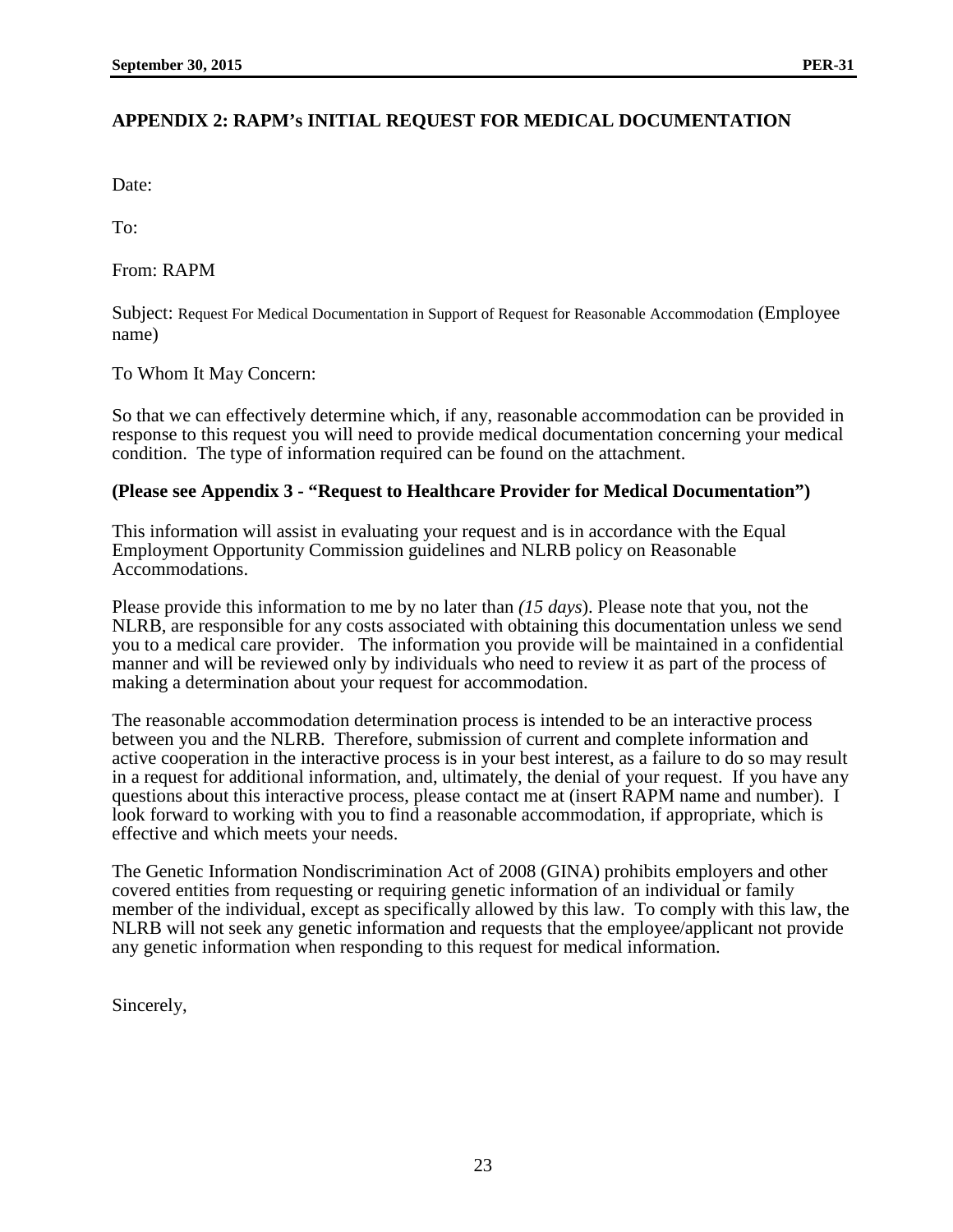## **APPENDIX 3: REQUEST TO HEALTHCARE PROVIDER FOR MEDICAL DOCUMENTATION**

**(Provide this to employee along with APPENDIX 2) (Employee is responsible for seeking information from the provider)** 

Date:

To:

From: RAPM

Subject: (Employee name)

To Whom It May Concern:

Please provide the following medical documentation that specifically addresses (employee's) medical condition(s) relating to her/his ability to perform the essential job duties. These questions are necessary in determining what, if any, reasonable accommodation can be provided to (insert employee's name). A copy of (insert employee's name) position description is attached in order to facilitate your assessment.

(Insert employee's name) is a (insert position title,). (Insert description of the essential functions of the employee's position. The RAPM should craft this description based on day to day functions performed, so that a third party will have a clear idea of the type, manner and environment in which the tasks are performed. For example, the description should include such details as: the need to handle confidential or sensitive materials, need for access to secure database only accessible within NLRB's firewall, physical layout of office, interaction with people, independence or collaborative nature of work, need to drive during the workday, staffing and mission of the office, whether projects are predictable or unpredictable (such as other duties as assigned), sedentary or physical nature of the position, etc.)

#### **Please answer the following:**

- 1. the nature, severity, and duration of the impairment;
- 2. identify the major life activity(ies) that the impairment limits;
- 3. the extent or degree to which the impairment limits these activities;
- 4. the reason the individual requires reasonable accommodation and the particular reasonable accommodation recommended; and
- 5. how the reasonable accommodation will assist the individual to perform the essential functions of his position.

This information is requested by (15 days). Please submit this information directly to (Insert name of RAPM and contact information) and provide a copy to your patient who is requesting the accommodation. Your assistance in this matter is greatly appreciated.

Sincerely,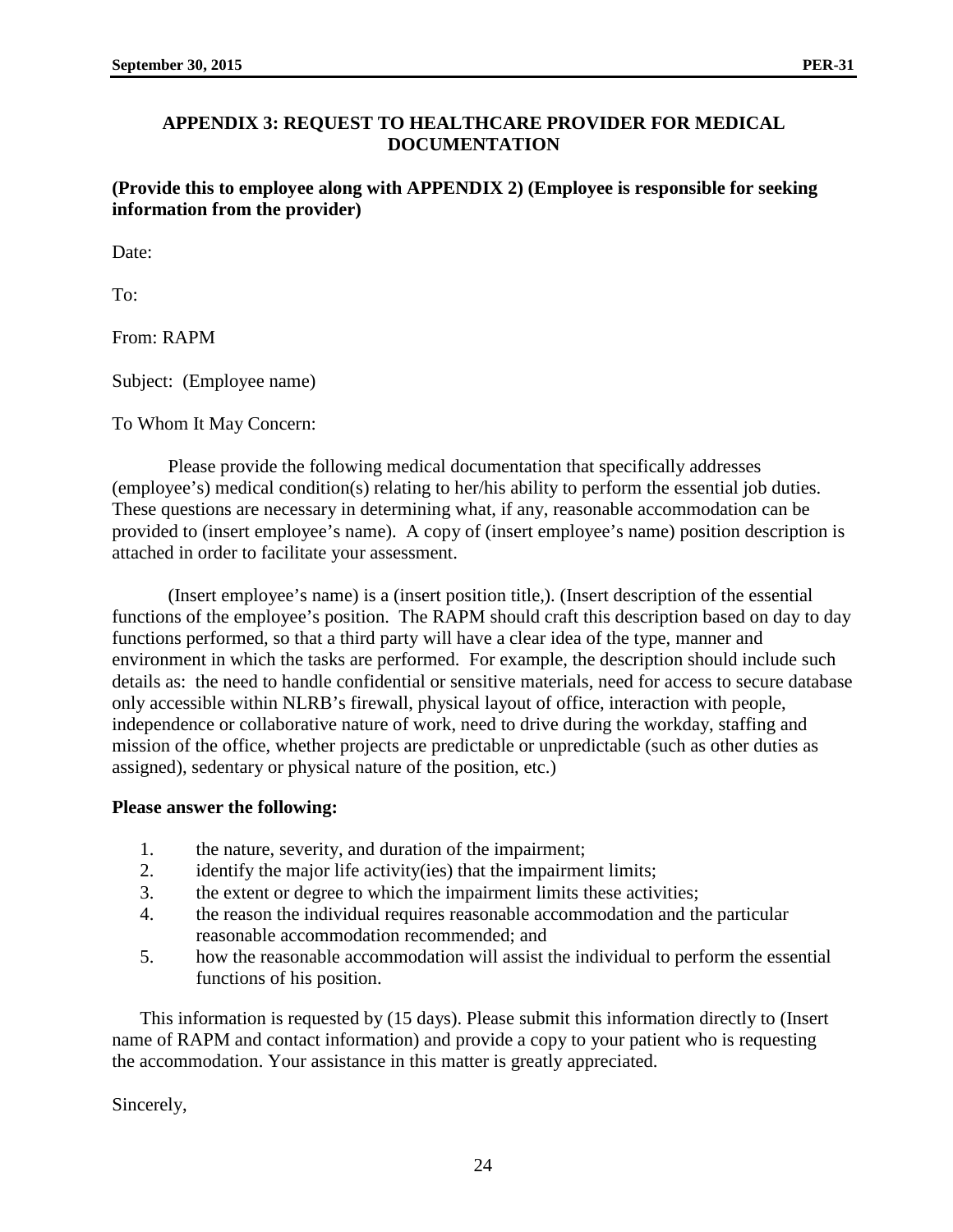# **APPENDIX 4:**

# **RAPM FOLLOW UP TO REQUEST FOR MEDICAL DOCUMENTATION**

Date:

To:

From: RAPM

Subject: (Employee /applicant name)

To Whom It May Concern:

This is to follow up on my letter of \_\_\_\_\_ (at least 15 days prior). As explained in that letter, in connection with your request for a reasonable accommodation (or, as applicable: the request for reasonable accommodation made on your behalf by\_\_\_\_\_\_\_\_\_\_\_\_), and confirmed on (date), the NLRB has requested medical documentation concerning your disability for the purpose of processing that request.

As previously noted in my letter of (date), the requested information will assist the NLRB in evaluating your request, in accordance with the NLRB Reasonable Accommodations Program and the guidelines of the EEOC. Please rest assured that **t**he information you provide will be maintained in a confidential manner and will be reviewed only by individuals who need to review it as part of the process of making a determination about your request for accommodation. The reasonable accommodation determination process is intended to be an interactive process between you (or, as applicable: the employee or applicant seeking accommodation) and the NLRB.

The information requested......(describe).....was due to be submitted to me by (date). As of this writing I have not received this information. If this information is not submitted by (15 days) your request for reasonable accommodation may be denied for insufficient information

# **-OR-**

This serves to confirm the extension of time we discussed regarding the medical documentation which is/was due to me on . With this extension, the information is now due to me on (date). If this information is not submitted by \_\_\_(the business day after new due date) your request for reasonable accommodation may be denied for lack of/insufficient medical documentation. In the event you do not timely submit the requested medical documentation, or if the information provided is insufficient, your request for reasonable accommodation may be denied on this basis. If this occurs, you may either appeal the denial of your request, or you may file another request at a later time.

If you have any questions about this interactive process, please contact me at (insert RAPM name and number). I look forward to working with you to find a reasonable accommodation, if appropriate, which is effective and which meets your needs.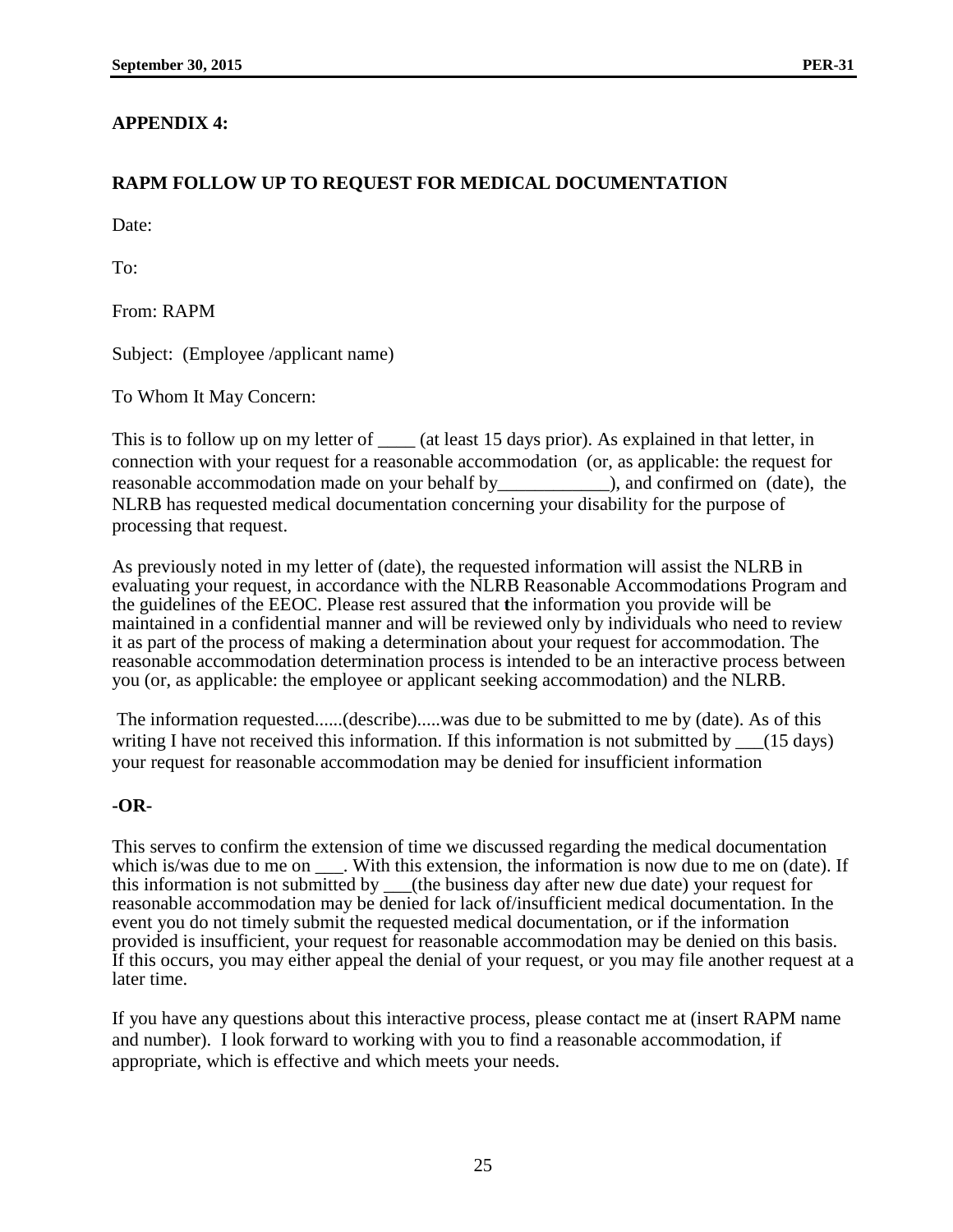# **APPENDIX 5: GRANTING AN ACCOMMODATION**

Date:

To:

From: RAPM

Subject: Reasonable Accommodation Request

To Whom It May Concern:

After reviewing your medical documentation (if applicable) and your job duties, the NLRB determined that you meet the definition of a qualified person with a disability under the Rehabilitation Act/ADAAA. The NLRB will provide the following accommodation **(list equipment, schedule change, etc…)** by **(date)**.

Please contact me if you have any questions.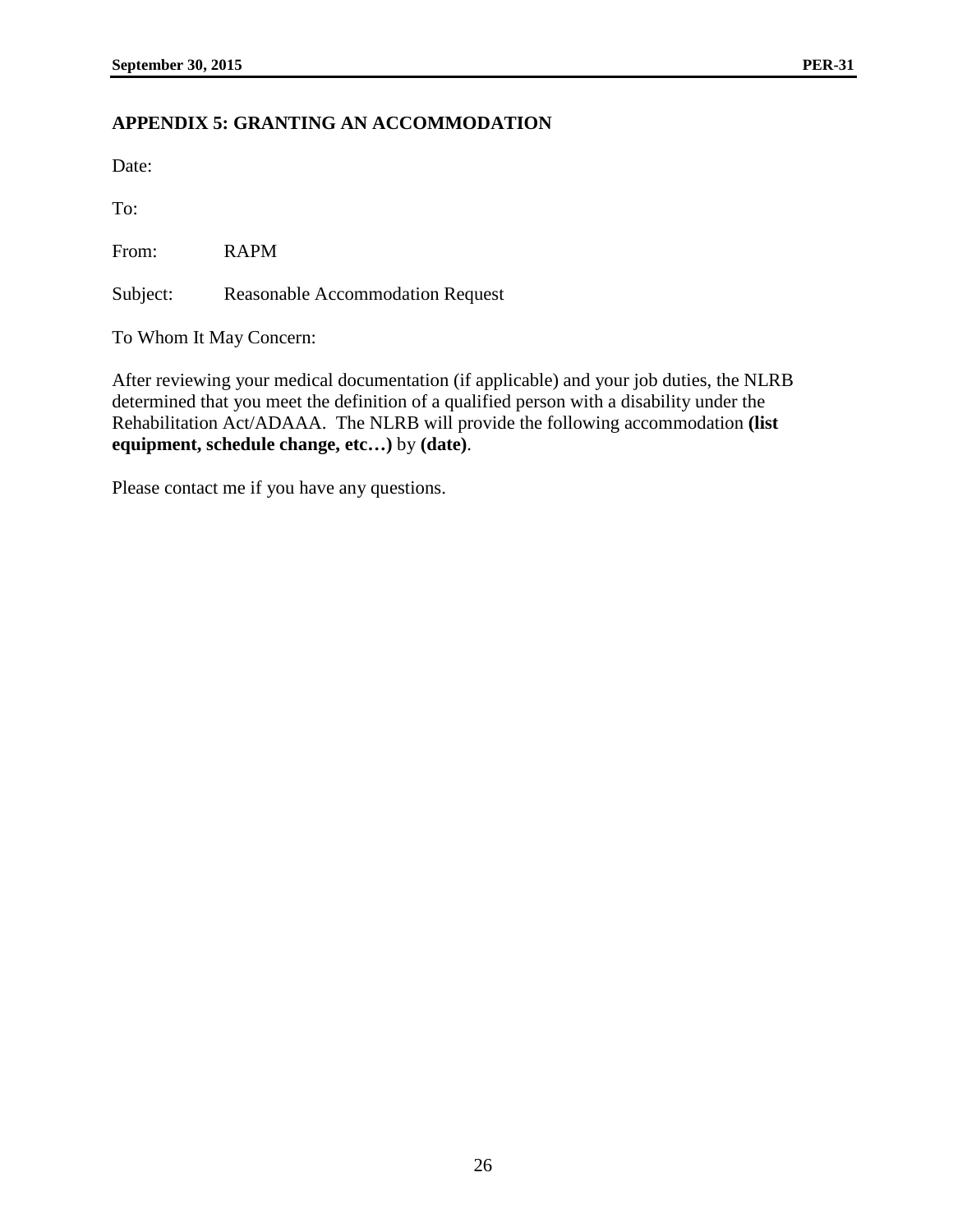# **APPENDIX 6: DENIAL OF REASONABLE ACCOMMODATION REQUEST**

Date:

To:

From: RAPM

Subject: Reasonable Accommodation Request

To Whom It May Concern:

After engaging in an individualized assessment of your impairment, reviewing your medical documentation, and your job duties, it has been determined that you do not meet the definition of a qualified individual with a disability under the Rehabilitation Act/ADAAA. The NLRB is therefore not obligated to provide you with the requested accommodation and your request is hereby denied.

*(NOTE: If the individual does not meet the definition of a qualified individual with a disability but the requested accommodation is a general employment practice that others are allowed or just makes business sense, the RAPM can still provide it to the requestor, however, it should be stated in the letter that the request is being provided even though the requestor has been determined not to meet the definition.)*

You are hereby notified of your right to request reconsideration of the decision denying your request for Reasonable Accommodations; and/or to challenge this decision by other means:

- You may, within 10 business days after receipt of this letter, request reconsideration of this decision by sending a request for reconsideration to the RAPM. Your request for reconsideration will be answered, in writing, within 10 business days of receipt of the request and/or of information provided in support of the request;
- If the RAPM does not reverse the denial, you may within 10 business days, appeal to the Director of the Office of Human Resources. The Director of Human Resources will respond to your appeal, in writing, within 10 business days of receipt;
- If you remain dissatisfied you may avail yourself of the NLRB ADR process by completing the form that will be provided with the Director of OHR's denial. This form is also available at Appendix 7 of the APPM Chapter regarding Reasonable Accommodation Program.
- If you believe that the refusal to provide the requested accommodation constitutes an unlawful refusal to accommodate your disability, or if you believe that the denial is based in whole or part on the basis of discrimination due to race, color, religion, sex, national origin, disability, age, sexual harassment, equal pay, equal compensation, pregnancy, genetic information or in retaliation for participation in the EEO process, you may contact an EEO Counselor or a representative of the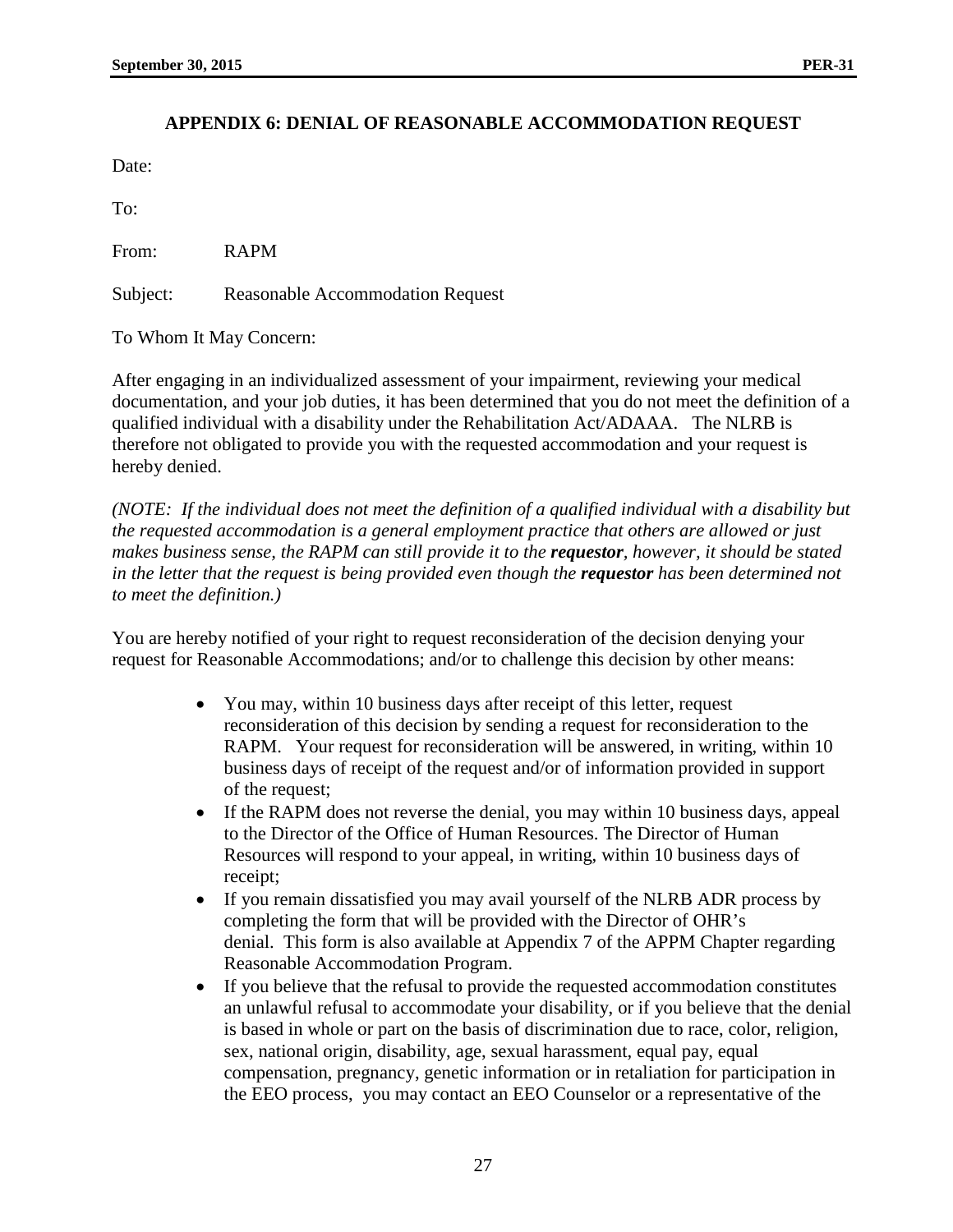NLRB Office of Equal Employment Opportunity to pursue such claims. Please note that you must initiate this process through an EEO Counselor or a representative of the Office of Equal Employment within 45 days of receipt of this letter.

- If you are covered by a collective bargaining agreement, you may file a grievance if you believe that applicable provisions of the applicable Collective Bargaining Agreement were not followed. Please refer to your Collective Bargaining Agreement to determine the deadline by which you must initiate a timely grievance. Please note that your resort to the process for reconsideration referenced above will toll the contractual time limits for grievance filing. You may, also, at your option, file a grievance without exhausting the reconsideration process. Contact a representative of the NLRBU or the NLRBPA for more information regarding the filing of grievances.
- If you believe that an otherwise appealable adverse action occurred based on disability discrimination, you may initiate a mixed case appeal by filing an appeal with the Merit Systems Protection Board (MSPB) within thirty (30) calendar days from receipt of this letter.

If you have questions about making an election between the EEO, Grievance or MSPB options listed above, such as when an election is made, consider contacting an NLRBU or NLRBPA representative, an EEO counselor, a representative of the Office of Equal Employment Opportunity, or an attorney.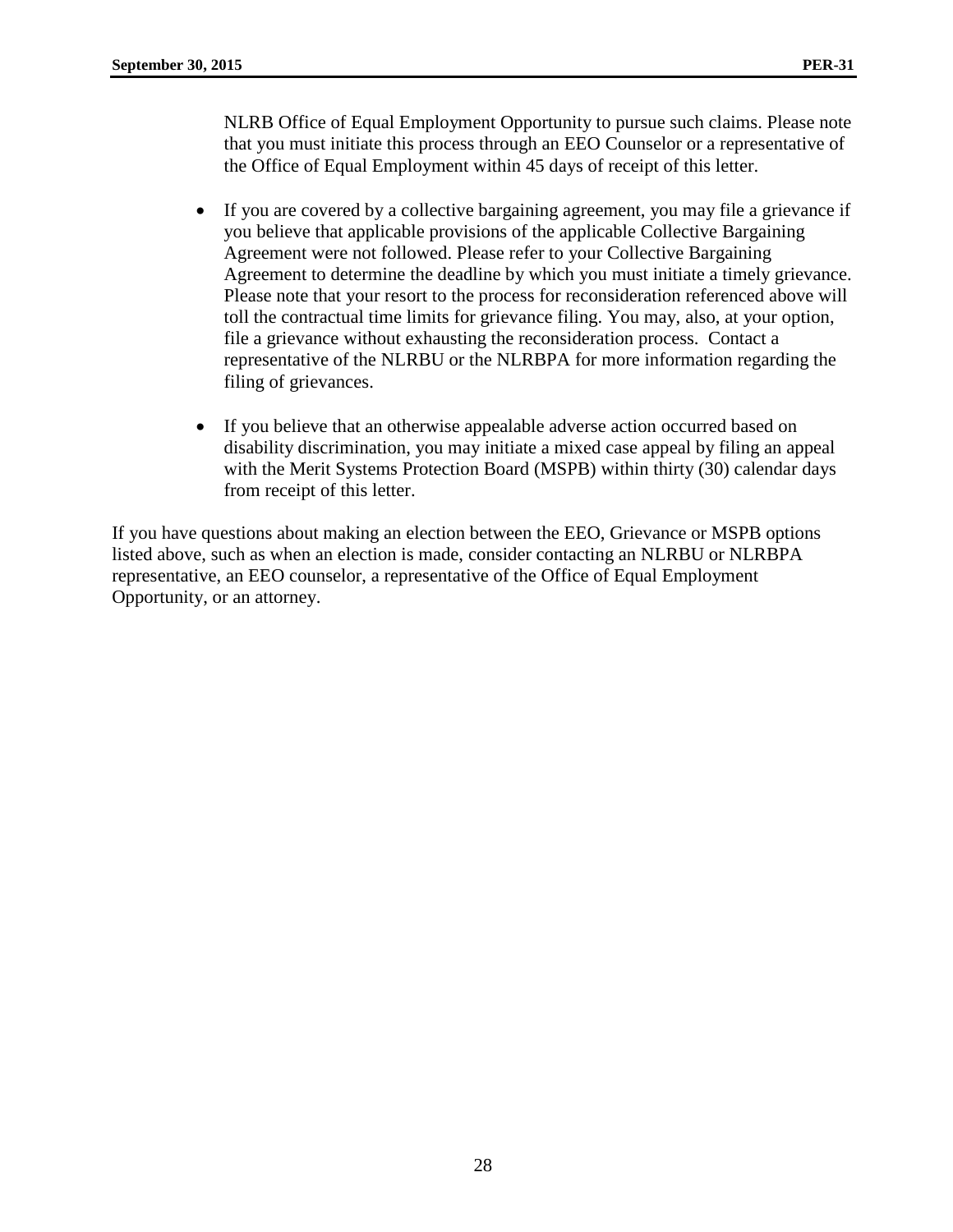#### **APPENDIX 7:** Request for Alternative Dispute Resolution Assistance

#### Request for Alternative Dispute Resolution Assistance Following a Denial of Request for Reconsideration by Director of Office of Human Resources in connection with Request for Reasonable Accommodation

(this form to be sent to requestor, along with OHR Director's denial of request for reconsideration)

Having received notice from the Director of Office of Human Resources that my request for reconsideration of the RAPM's denial of my request for reasonable accommodation has been denied, I wish to seek the assistance of a mediator, and exercise the option of the Alternative Dispute Resolution.

| Printed name                 | Division/office/Region                        | Job Title/Position/Grade                                                                                          |
|------------------------------|-----------------------------------------------|-------------------------------------------------------------------------------------------------------------------|
| Bargaining unit: Yes _ No __ |                                               |                                                                                                                   |
| Signed:                      |                                               |                                                                                                                   |
| Date:                        |                                               |                                                                                                                   |
| days).                       | I am available to participate in mediation on | (list at least)<br>five scheduled work dates (including the hours when you are available) in the next 14 calendar |

Please note, the expectation is that this process will commence promptly, and will be completed within 20 calendar days.

Submit this completed ADR Request form to the RAPM by email at **[ASK4RA@NLRB.GOV](mailto:ASK4RA@NLRB.GOV)**

**Important:** This form must be completed by the requestor (you or, if applicable, the person who made the request for reasonable accommodation on your behalf) and submitted to the RAPM within five (5) calendar days of the date that the requestor received written notice of the Human Resources Director's denial of request for reconsideration. For the purpose of this section "notice" shall be defined as the day that the denial is postmarked or was provided to the requestor by email, whichever is earlier.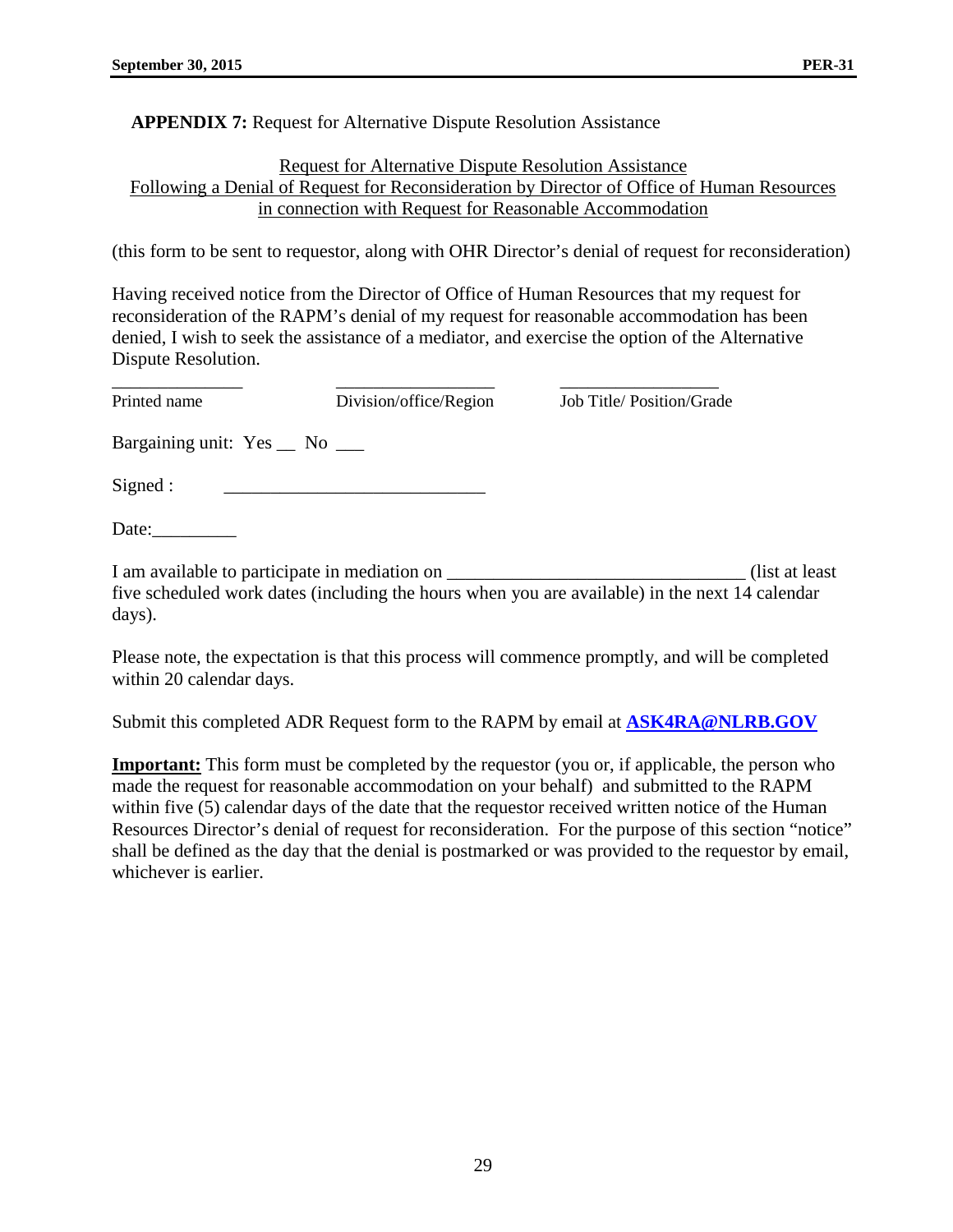# **APPENDIX 8: REASONABLE ACCOMMODATION RESOURCES**

**The EEOC provides guidance with respect to Reasonable Accomodations** at www.eeoc.gov, including, but not limited to: EEOC Enforcement Guidance: Disability-Related Inquiries and Medical Examinations of Employees Under the Americans With Disabilities Act (July 27, 2000), and EEOC Enforcement Guidance on Reasonable Accommodation and Undue Hardship Under the Americans With Disabilities Act (revised October 17, 2002).

**All requests for and provision of, reasonable accommodation must be kept confidential. See**  EEOC Enforcement Guidance: Reasonable Accommodation and Undue Hardship Under the Americans With Disabilities Act (revised October 17, 2002) at question 42 (discussing ways to respond to other employees' inquiries without violating confidentiality).

# **Department of Defense Computer/Electronic Accommodations Program 703-681-8813 (T) 703-681-3978 (TTY) 703-681-9075 (F)**

## **www.cap.mil**

CAP ensures that people with disabilities and wounded Service members have equal access to the information environment and opportunities in the Department of Defense (DoD) and throughout the Federal government. CAP helps to make the Federal government the model employer for people with disabilities.

# **Employee Assistance Program (EAP)**

## **800-222-0364 (T) 888.262.7848 (TTY)**

# **http://www.foh.dhhs.gov/services/EAP/EAP.asp**

The EAP provides assessment, counseling, referral, management consultation, and coaching services to Federal employees and agencies throughout the United States.

# **U.S. Equal Employment Opportunity Commission**

1-800-669-3362 (Voice) 1-800-800-3302 (TT)

EEOC has published many ADA and Rehabilitation Act-related documents that may assist both individuals requesting accommodations as well as those involved in the decision-making process. Most of these documents are available at www.eeoc.gov.

# **Job Accommodation Network (JAN)**

1-800-232-9675 (Voice/TT)

http://janweb.icdi.wvu.edu/.

A service of the Office of Disability Employment Policy, JAN can provide information, free-ofcharge, about many types of reasonable accommodations and provide referrals to other organizations that may have particular information about accommodations for persons with different disabilities.

# **ADA Disability and Business Technical Assistance Centers (DBTACs)**

1-800-949-4232 (Voice/TT)

The DBTACs consist of 10 federally-funded regional centers that provide information, training, and technical assistance on the ADA. Each center works with local business, disability, governmental, rehabilitation, and other professional networks to provide current ADA